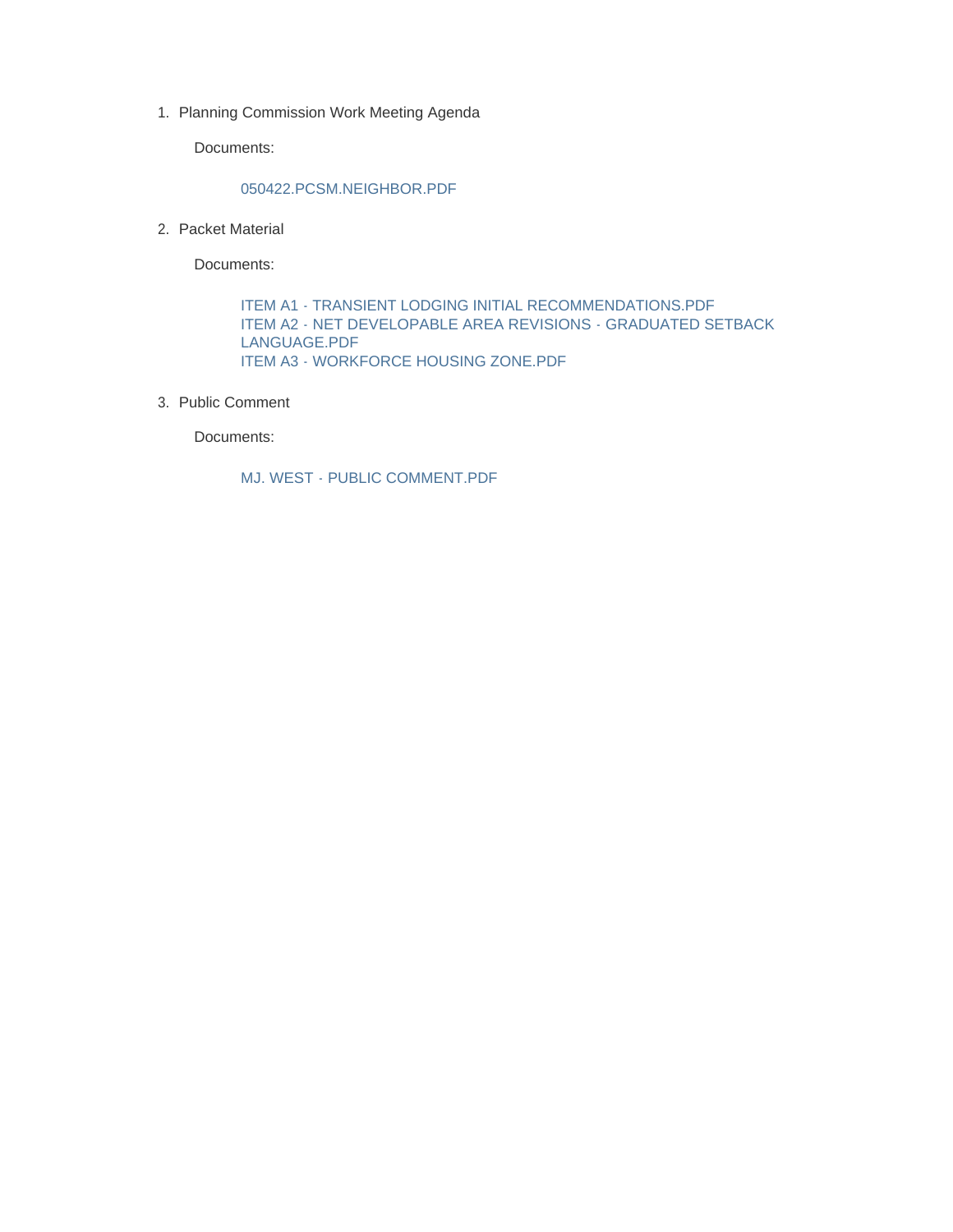

118 Lion Blvd ◦ PO Box 187 ◦ Springdale, UT 84767 ◦ (435) 772-3434

## **PLANNING COMMISSION NOTICE AND AGENDA THE SPRINGDALE PLANNING COMMISSION WILL HOLD A WORK MEETING ON WEDNESDAY, May 4, 2022, AT 5:00 PM AT THE CANYON COMMUNITY CENTER, 126 LION BLVD – SPRINGDALE, UT 84767**

*A live broadcast of this meeting will be available to the public for viewing/listening only.* 

**\*\*Please see electronic login information below\*\***

## **Approval of the agenda General announcements**

#### **A. Discussion / Non-Action Items**

- **1.** Review initial recommendations from the Transient Lodging Task Force.
- **2. Ordinance Revision:** Graduated Setbacks and Net Developable Acreage.
- **3.** Discussion of workforce housing zone proposal.
- **B. Adjourn**

This notice is provided as a courtesy to the community and is not the official notice for this meeting/hearing. This notice is not required by town ordinance or policy. Failure of the Town to provide this notice or failure of a property owner, resident, or other interested party to receive this notice does not constitute a violation of the Town's noticing requirements or policies.

**\*\*To access the electronic webinar please click the Zoom link below:** 

[https://us02web.zoom.us/j/89458684061?pwd](https://us02web.zoom.us/j/89458684061?pwd=M002NUF4ckZnYWMvMjJVMVljaTgxZz09) [=M002NUF4ckZnYWMvMjJVMVljaTgxZz09](https://us02web.zoom.us/j/89458684061?pwd=M002NUF4ckZnYWMvMjJVMVljaTgxZz09)

Meeting ID: 894 5868 4061 Passcode: 958674

One tap mobile US: +13462487799,,89458684061#,,,,\*958674#

Dial by your location US: +1 346 248 7799

**NOTICE: In compliance with the Americans with Disabilities Act, individuals needing special accommodations or assistance during this meeting should contact Town Clerk Darci Carlson at 435.772.3434 at least 48 hours before the meeting.** 

*Packet materials for this meeting will be available at[: https://www.springdaletown.com/agendacenter](https://www.springdaletown.com/agendacenter)*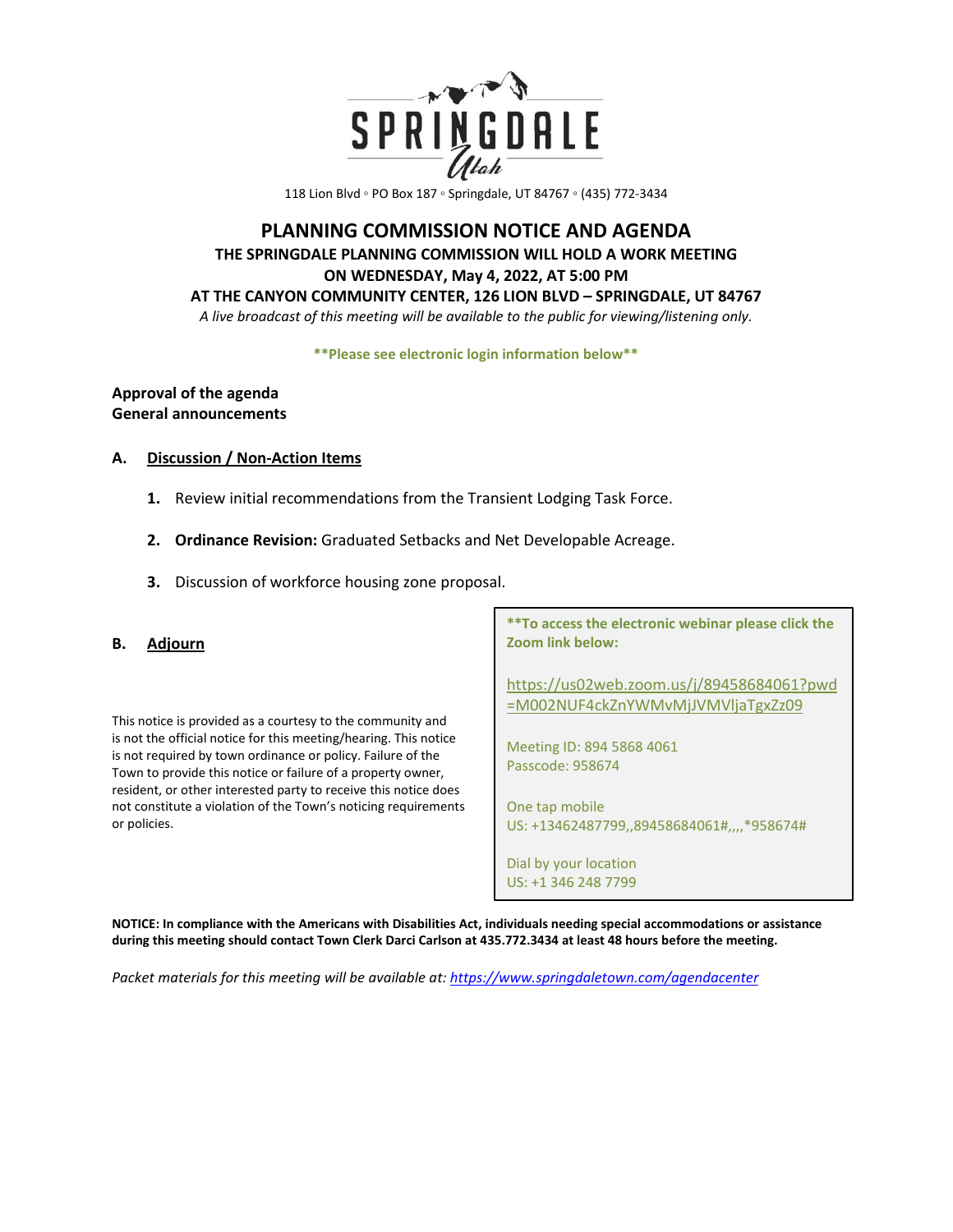

#### *Memorandum*

| To:   | <b>Planning Commission</b>                                                          |
|-------|-------------------------------------------------------------------------------------|
| From: | <b>Transient Lodging Taskforce</b>                                                  |
| Date: | April 30, 2022                                                                      |
| Re:   | Initial Recommendations to the Planning Commission for Revisions to the Town's Land |
|       | Use Standards for Transient Lodging Facilities                                      |

#### *Executive Summary*

The Transient Lodging Taskforce is presenting draft recommendations for revisions to the Town's transient lodging land use regulations. To assist the Commission in reviewing these recommendations this memo includes information about the status of transient lodging in Springdale, both historically and at present. The memo provides an overview of the Taskforce's deliberations, and reasons for their recommended revisions to lodging regulations.

#### *Background and History*

Lodging for tourists has been a part of the Town's economy and history since the early 1900's. Beginning with the designations of Mukuntuweap National Monument in 1909 and Zion National Park in 1919 the Town's tourism industry, including transient lodging, has been an integral part of the community. Cabins, inns, motor courts, bed and breakfasts, motels, and hotels have all been part of the Town for a century. These lodging developments have helped shape the character of the community.

Transient Lodging is defined as receiving payment in any form of exchange for the use of any dwelling for 30 consecutive days or less. The Town of Springdale currently only allows transient lodging in the Central Commercial and Village Commercial zones. In the Village Commercial zone transient lodging requires a conditional use permit. Until the early 2000's the Town also allowed a specialized type of transient lodging, bed and breakfasts, in the Valley Residential zone. There are currently three bed and breakfasts operating in the Valley Residential zone as non-conforming uses.

The last 15 years have seen a dramatic increase in the amount of transient lodging in the Town. In 2007 there were approximately 600 transient lodging units in Springdale. Today there are over 1,200. The rapid increase in the amount of transient lodging is coincident with an increase in the annual visitation to Zion National Park. In 2007 there were 2.7 million visitors to Zion. Last year there were over 5 million.

In response to the increase in transient lodging the Town adopted strategies in the 2016 (current) version of the General Plan. These strategies emphasized the need for the Town to be thoughtful and careful in the regulation of transient lodging. These General Plan strategies direct the Town to develop regulations that ensure transient lodging establishments contribute to the Town's village character and scale. The General Plan makes reference to "boutique" hotels that contribute to the Town's unique atmosphere and that are consistent with the village scale.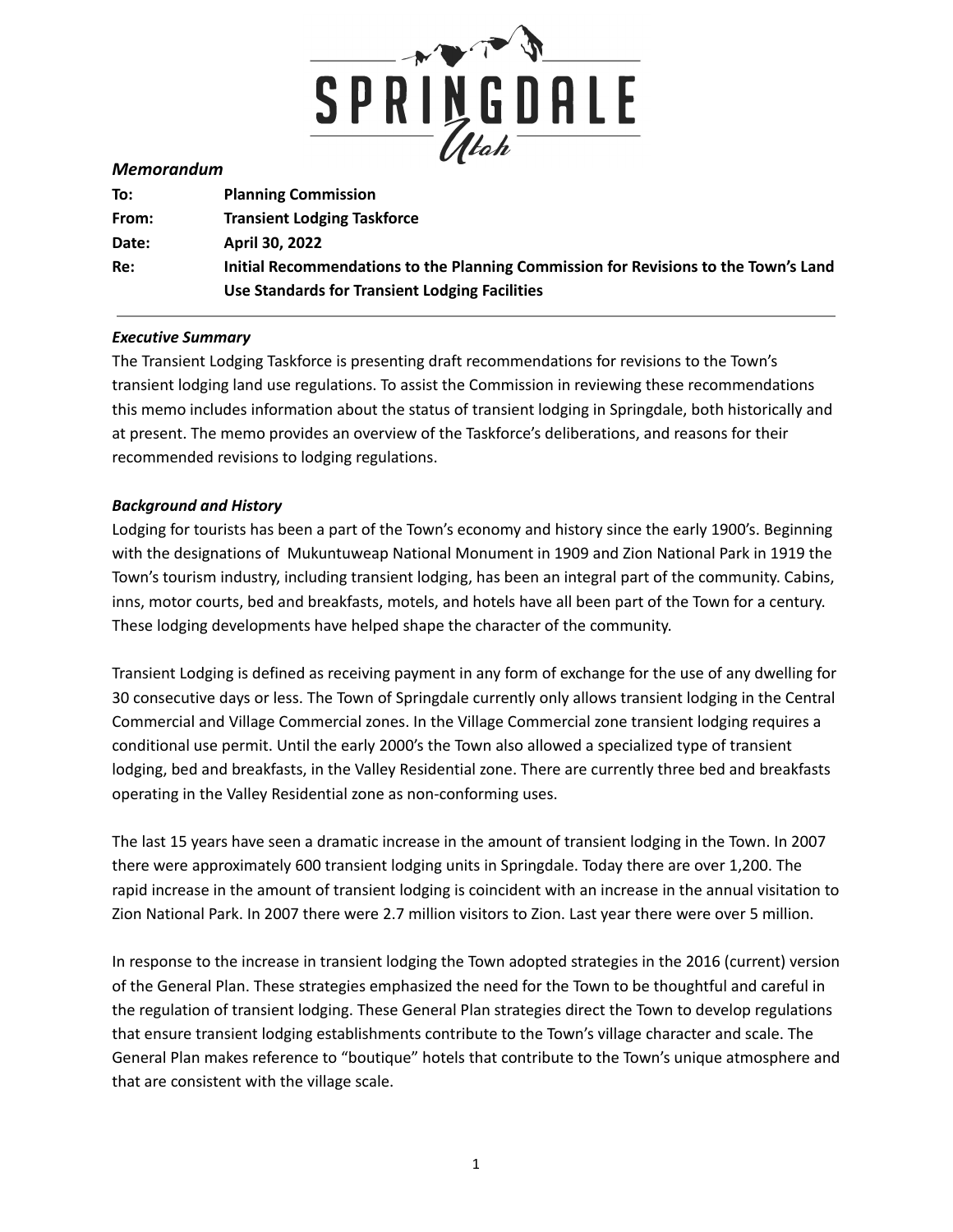Pursuant to the direction in the General Plan, the Town held a community forum on Transient Lodging in 2018. The Town formed a stakeholder group to discuss the issues associated with transient lodging. Based on the results of the community forum and stakeholder group discussions, the Planning Commission drafted potential revisions to the Town's ordinances regulating transient lodging. After a careful review and analysis of these proposed revisions the Town Council elected not to make changes to the Town's lodging regulations. This action was based in part on the finding that much of the Town's capacity for transient lodging had already been built out and there was not much potential for additional transient lodging.

The Council's finding was also based on an assumption that the type and style of transient lodging the Town had seen historically (mostly hotels and motels) would continue to be the primary type of transient lodging in the future. However, since 2018 there has been an unforeseen shift away from traditional hotels and motels toward short-term rentals (transient lodging that contains a kitchen and other amenities more similar to a residential unit, and which typically do not have an on-site manager). These are often described as short-term rentals and commonly offered through online platforms such as AirBnB. This shift in the type of lodging being developed in the Town presents new challenges and creates different impacts than the traditional hotel/motel type of lodging.

## *Transient Lodging in Springdale Today*

The Town currently has 16 hotels or motels, six Bed and Breakfasts, 19 short-term rental facilities.

Most of the recent growth in transient lodging in Springdale has come through short-term rental type lodging. This type of lodging provides accommodations more similar to a residential condominium than a hotel. Short-term rentals typically have full kitchens, living areas, laundry facilities, and other features of a residence. There is typically no or minimal on-site interaction with support staff of the facility. Check-in and check-out are self-serve. Daily housekeeping is not typically offered. Support services such as a front desk and concierge are not offered. Thus, short-term rentals provide a mostly non-hosted, unsupervised, and "self-serve" lodging experience.

Ten years ago there were less than 10 short-term rental units licensed and operating in Springdale. There are now over 60 such units, with another 31 approved or under construction. This recent rapid increase in short-term rental type housing has created concern among residents and elected officials. These concerns include:

- Conversion of residentially used structures in the commercial zones to transient lodging reduces housing supply (especially moderately priced housing) and leads to housing affordability issues.
- Conversions of non-lodging commercial uses (retail, gallery, restaurant) to transient lodging decreases the diversity of commercial services and amenities offered in the Town, which has impacts on the quality of life for residents and the quality of visitor experience for tourists.
- Changes from non-lodging uses to lodging uses impact the character of the community.
- Increases in property values, reducing affordability for residents and encouraging property owners to sell or convert buildings for transient housing uses.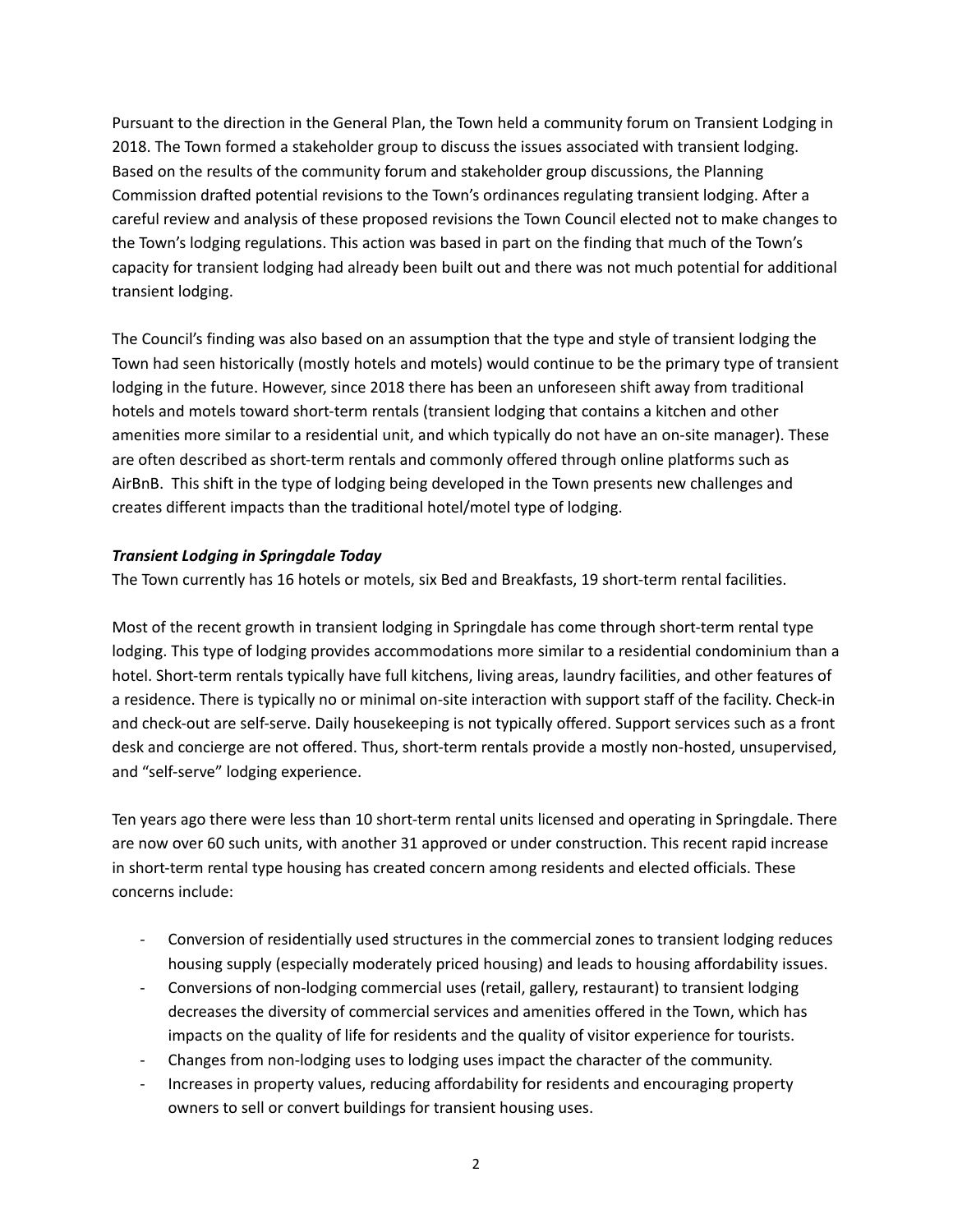- Short-term rentals in areas near residential zones create increased potential for noise and other nuisances for neighbors.

In response to the trend of rapid short-term rental development, and in order to thoughtfully address the impacts of this trend, the Town Council adopted a Temporary Land Use Regulation (i.e. moratorium) on new transient lodging development on January 12 of this year. The moratorium will last six months (until July 12) or until the Town adopts updated lodging regulations, whichever comes first. In addition to enacting a moratorium, the Council also appointed a taskforce authorized to analyze the impacts of transient lodging and to recommend changes to the Town's lodging regulations. The Council's intent with these actions is to develop lodging regulations that are consistent with the strategies in the General Plan and that will result in new transient lodging that promotes the Town's village character and scale.

## *Taskforce Process*

The Transient Lodging Taskforce has eight members representing different perspectives and having different connections to lodging. The members of the taskforce are:

- Mayor Barbara Bruno, Town Council
- Lisa Zumpft, Town Council
- Ric Rioux, Planning Commission
- Tom Kenaston, Planning Commission
- Hans Dunzinger, transient lodging facility owner and part-time resident
- Teresa Silcox, resident
- Rick Wixom, Town Manager
- Thomas Dansie, Director of Community Development

Over the past three and a half months the task force has met eight times. In addition to their formal meetings, taskforce members have all spent many hours doing individual research and analysis. The taskforce has reviewed all the research and community input gathered in the Town's 2018 analysis of transient lodging, researched the strategies and experiences of other communities, interviewed elected officials and staff in peer jurisdictions, collected and analyzed feedback from the community, and utilized technical assistance from groups such as the Utah Community Development Office, ULCT, and GNAR Initiative.

The taskforce's initial task was to identify and analyze the impacts of transient lodging. The taskforce then tried to determine which of these impacts were negative and needed to be mitigated, and which were positive and should be leveraged to benefit the community. The taskforce discussed a number of problems the Town is currently facing: traffic and parking congestion, overcrowding at restaurants and other services and amenities, crowding on Zion shuttles and on trails in the Park, litter, and more petty crime.

After analyzing these problems the taskforce determined that there is not a direct correlation between these issues and transient lodging. These problems are associated with the increase in visitation to Zion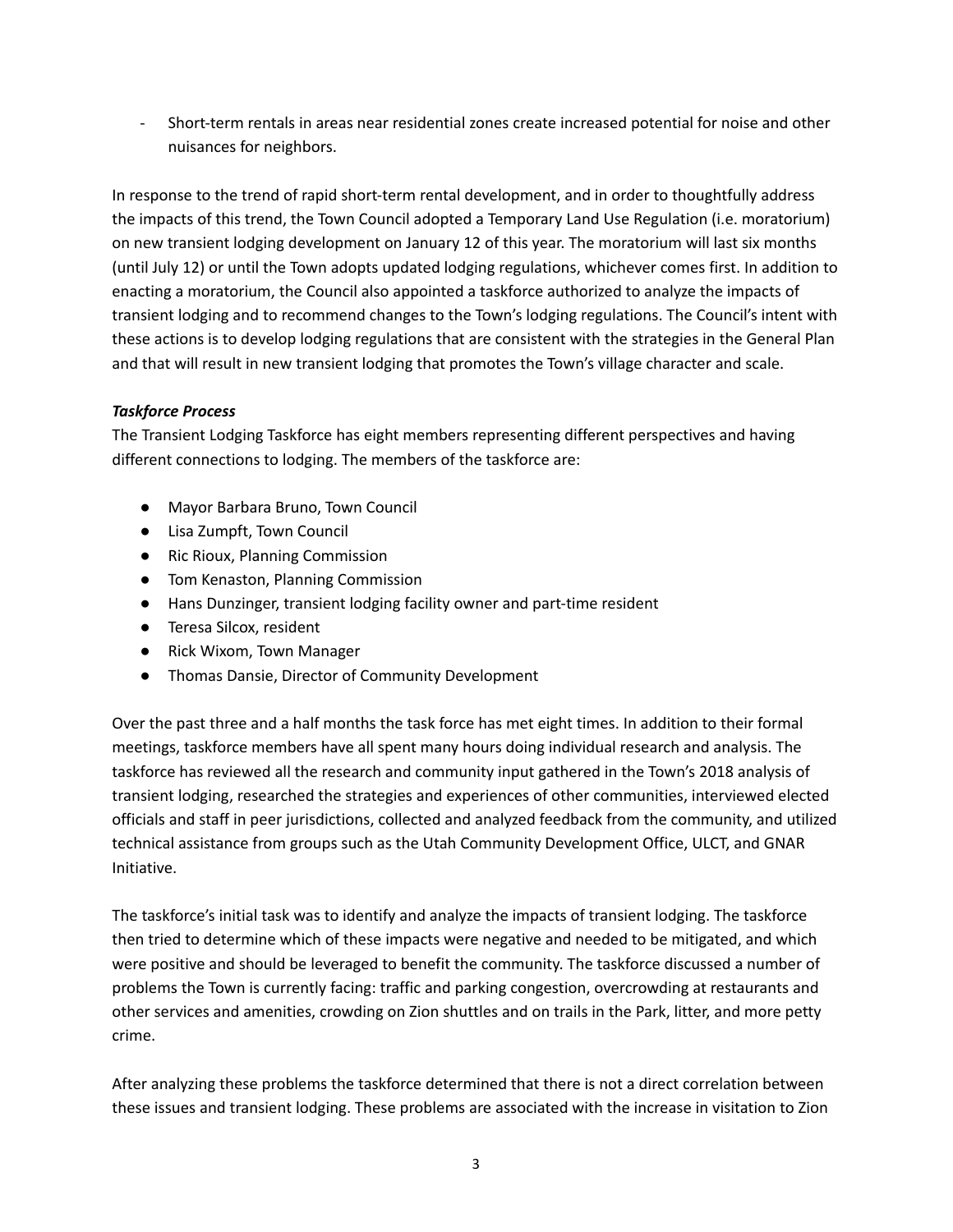National Park and would be present regardless of how much transient lodging is developed in the Town. If they don't stay in lodging in Springdale visitors will stay in Hurricane, St. George, or other locations and drive to Springdale and cause the same set of problems. In fact, visitors who stay in Springdale are less likely to cause impacts on traffic and parking congestion than those who stay elsewhere.

Having determined these problems are not related to transient lodging the taskforce tried to identify issues that are directly linked to transient lodging. The taskforce determined the following issues are caused by transient lodging and should be addressed:

- 1. Impacts on housing supply and housing affordability.
- 2. Impacts on community character.
- 3. Loss of diversity in commercial services and amenities in the Town.
- 4. Nuisance impacts on surrounding properties, particularly residential properties.
- 5. Impacts on infrastructure and resources, particularly water.

The taskforce quickly realized that some of these issues are complex and will take prolonged technical analysis to address, particularly impacts on housing affordability and infrastructure/resources. The taskforce does not believe that a well-developed and justifiable solution to these issues can be developed in the timeframe allowed by the moratorium. Further, the taskforce found that the other issues were more immediately pressing and were a higher priority for quick action and resolution. Therefore, the taskforce decided to move forward addressing items 2, 3, and 4 from the list above, while highlighting the need for the Town to quickly address numbers 1 and 5 through additional research after the conclusion of the moratorium.

The taskforce also found that transient lodging can provide benefits to the community, if appropriately designed and implemented. As discussed above, transient lodging can actually help reduce parking and traffic congestion. Visitors staying in Springdale park their vehicles at their lodging and use walking, biking, or the shuttle to get around Town. Transient lodging provides a significant portion of the Town's tax revenue, which is used to fund services that benefit residents and which would not otherwise be available in a community of 600 residents (including dedicated police force with round the clock coverage; park and recreation amenities such as high-quality pickleball and tennis courts, well-maintained town parks, fitness classes, and community interest-based programming at the CCC; public works and streets departments providing high-quality service, such as weekly street and trail sweeping; and high-quality professional and administrative services). Finally, many traditional style transient lodging facilities (e.g. hotels and motels) provide quasi-public services that benefit the community (lobby restrooms, front desk and concierge services that provide community information and visitor education, etc.), as well as accessory commercial services that add flavor to the community (usually restaurants, conference facilities, or gift shops).

Based on these findings the taskforce established the following goals to direct their work:

*1. Promote and preserve a diversity of commercial uses in the commercial zones, given the trend of conversion of existing commercial uses to transient lodging.*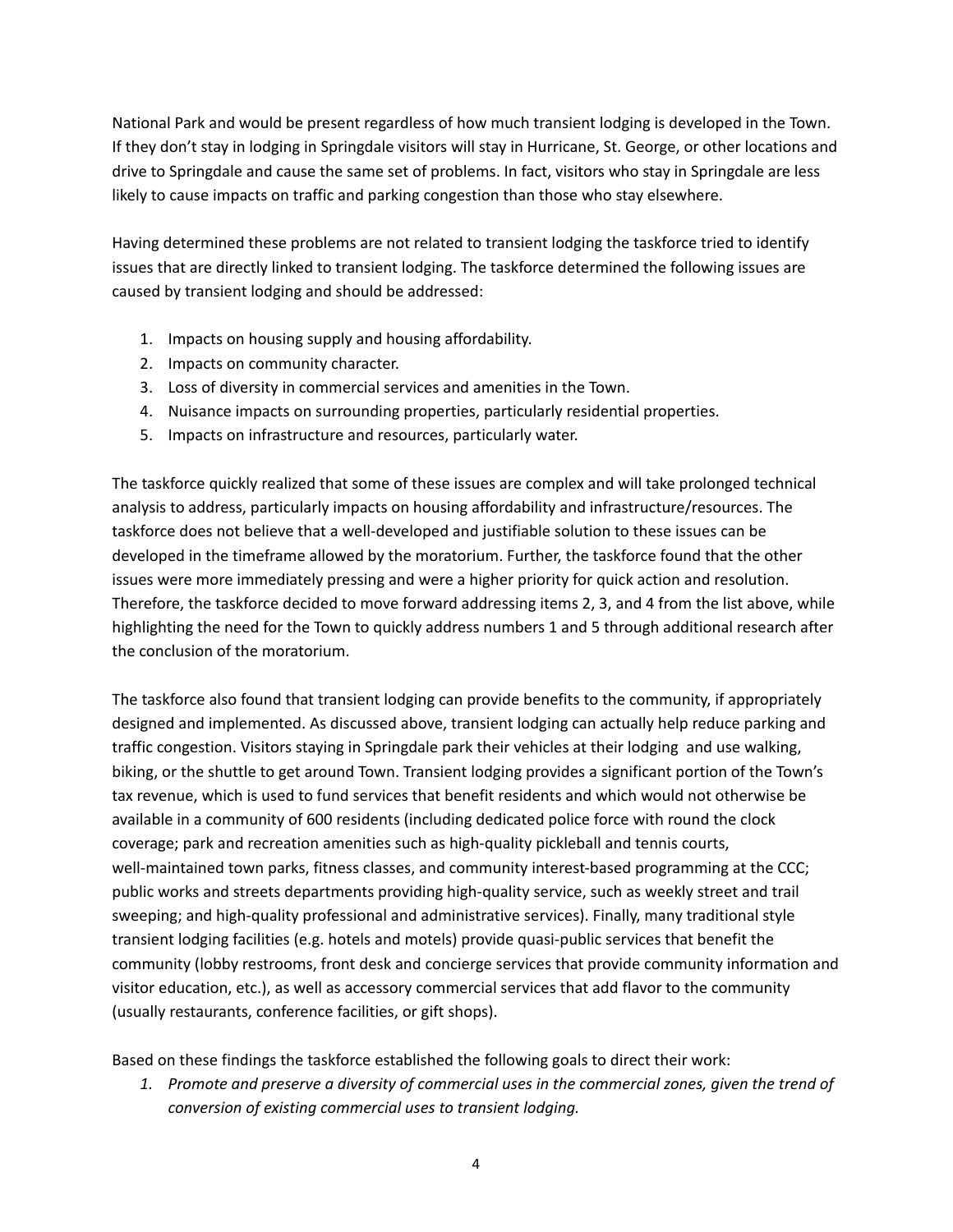*2. Address impacts created by the conversion of long-term housing units to transient lodging.*

#### Sub-Goals

- *1. Prevent nuisance impacts created by the location of transient lodging units in relation to other uses.*
- *2. Address the impact of transient lodging on the Town's village character.*
- *3. Revise ordinance language to prevent unintended consequences of the current regulations.*

## *Taskforce Recommendations*

The taskforce researched and considered a multitude of strategies to address the negative impacts of transient lodging and to accomplish the goals listed above. After carefully considering each of these strategies the taskforce has prepared a draft initial recommendation for the Commission to review (see attached draft). This draft is a framework for regulation and is not a finished product. Many of the details in the draft still need to be refined. The taskforce is presenting the ordinance framework for the Commission's review and anticipates feedback to help inform the taskforce's preparation of a finalized and polished document. The taskforce will revise and finalize the draft based on the Commission's recommendations and bring a final draft to the Planning Commission for review on May 18.

The taskforce determined the majority of the negative impacts associated with transient lodging, particularly in the past five years, are due to short-term rental type lodging. Because it can be developed on a much smaller scale and can easily be fit into existing structures, this type of lodging is more likely to displace existing residential uses in the commercial zones than is traditional hotel lodging. This contributes to housing availability and affordability problems. Similarly, this type of lodging can displace existing non-lodging commercial uses, leading to loss of diversity in commercial services available in the Town. Because short-term rental lodging can be developed on smaller lots, it is more likely to be developed on small lots mixed in with or near to existing residential zones and residential uses, thereby increasing the likelihood of nuisance impacts on residents.

Further, short-term rental type lodging is less likely to provide ancillary public benefit to the community than traditional hotel-style lodging. Short-term rental lodging facilities do not have front desk or concierge services that can provide community information, education, and orientation to their guests (as well as members of the public who wander in). Short-term rentals do not provide quasi-public services such as hotel lobby restrooms. Short-term rentals are less likely to include a non-lodging accessory use (such as a restaurant, conference space, or retail) that adds to the diversity of commercial uses and offers an amenity to both residents and visitors.

For all these reasons the taskforce determined traditional hotel-type lodging should be regulated differently than short-term rental type lodging.

The taskforce's recommendation is summarized below: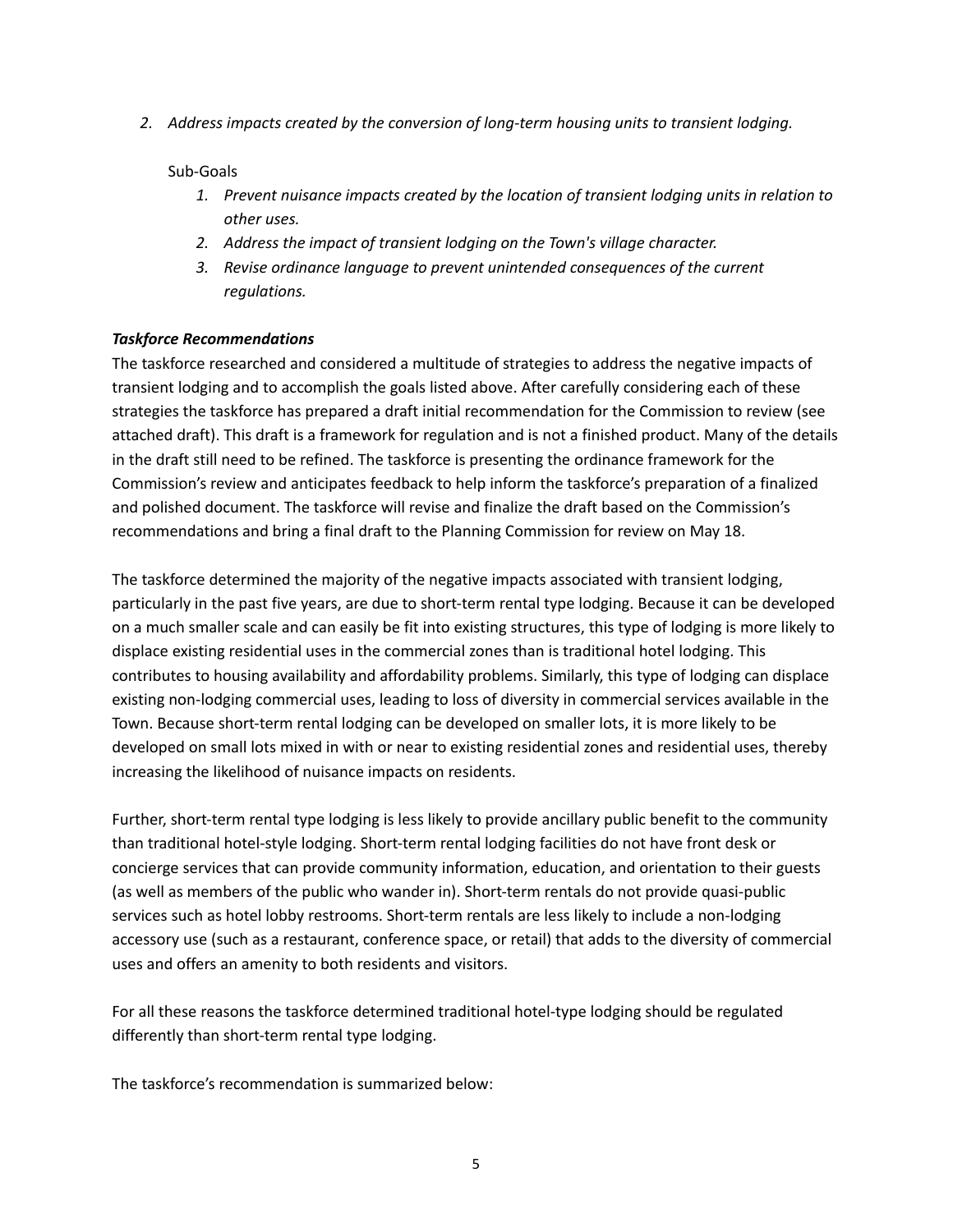- 1. Remove the conditional use permit requirement for transient lodging in the VC zone. The taskforce found the CUP process added confusion to the approval process for transient lodging without providing any additional effective regulation of transient lodging or mitigation of its negative impacts.
- 2. Adjust definitions for transient lodging to create two types. Type 1 is transient lodging with full-time on-site support staff and which provides quasi-public amenities and benefits to the community. Traditional hotels and motels with front desks usually fall into this category. Type 2 is "self-serve" or limited service transient lodging where there is no or limited interaction between the guest and on-site staff and where there is no ancillary quasi-public benefit associated with lodging. Short-term rentals and similar accommodations fall into this category. Type 1 lodging is housed in a structure that could not easily be used for a non-lodging use. Type 2 lodging is housed in a structure that could be converted to a non-lodging commercial use or long-term residential use with minimal renovation.
- 3. Clarify the way a transient lodging unit is defined so the unit count in a transient lodging facility is fair and equitable across different styles of lodging and accurately reflects the true impact the lodging has on the community.
- 4. Create new land use standards for Type 1 transient lodging (hotel-type lodging) that are designed to leverage the benefits of these types of lodging facilities while mitigating their negative impacts. These standards require a full-time front desk service, a mixed use component (such as restaurant, retail, office) to be included in the development, enhanced screening and buffering standards from residential uses, and annual certification that all these standards are being met during the business license renewal process. Type 1 transient lodging will continue to only be allowed in the commercial zones.
- 5. Create an overlay zone (only eligible to be used in conjunction with the commercial zones) for Type 2 transient lodging (short-term rental lodging). This will allow the Town more control and discretion in where Type 2 lodging is allowed. This can help the Town prevent an over-concentration of Type 2 lodging and preserve more diversity in the Town's commercial offerings. The ordinance contains standards to determine when the overlay zone could be appropriate on a property, as well as standards that would regulate the use of the lodging on the property if the overlay zone is approved. These standards include: requirement for the property manager to live within a 10 mile radius of the lodging and be able to respond to issues or complaints within a timely manner, requirement for mixed used on the property (i.e. stand-alone short-term rentals are not allowed), limitation on the number of Type 2 facilities that can be developed within a certain distance of each other, requirement for Type 2 facilities to post a Springdale-issued license number on all on-line sites where the facility can be rented, enhanced screening and buffering standards to residential properties, and provide annual certification that all these standards have been met during the business license renewal process.

The Commission should review the attached draft ordinance framework for details on the taskforce's recommendation. Remember that this is a draft framework and not a finished recommendation. Many of the details of the ordinance still need to be refined.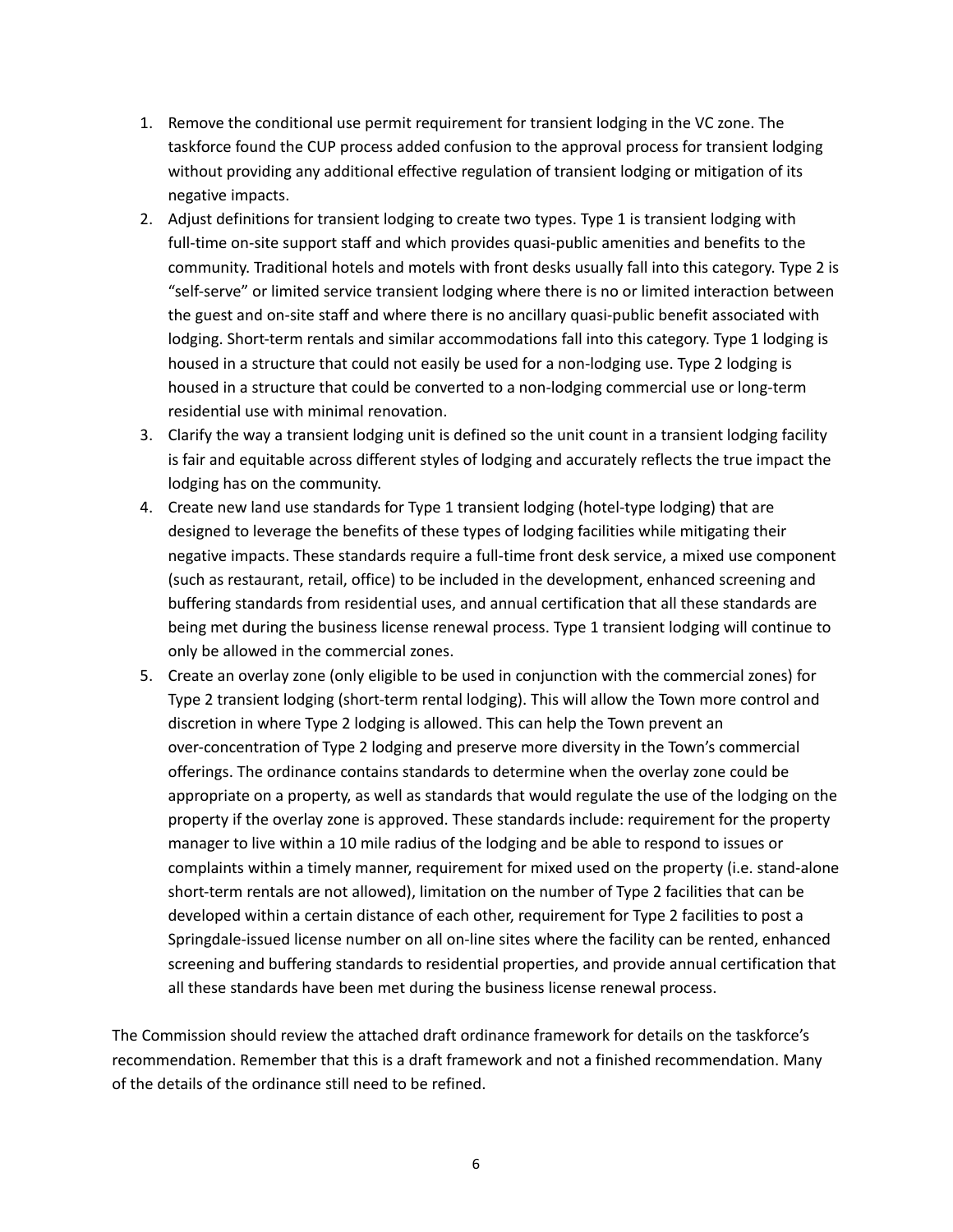The following summary briefly outlines some of the other strategies the taskforce considered, and indicates why the taskforce decided not to recommend that strategy.

## *Prohibit all future transient lodging.*

The taskforce considered a "just say no" policy regarding future transient lodging. This would prohibit any new lodging, and would make all existing lodging in the Town a non-conforming use. The taskforce decided against this policy because 1) there are approximately 280 unbuilt transient lodging units that are guaranteed through settlement agreements or other mechanisms that could be built regardless of an outright ban, 2) it is not a sound planning policy to make the majority of commercial uses in the community become non-conforming uses, and 3) a complete ban is an extreme measure that fails to recognize the negative impacts of transient lodging are dependent on the type of lodging, and not necessarily inherent to all transient lodging.

## *Place a cap on the number of transient lodging units that can be developed.*

A total cap on transient lodging units, or an annual cap, could be established to limit the number of transient lodging units in the community. The taskforce decided against this strategy because 1) there are already approximately 280 transient lodging units that could be built because of settlement agreements regardless of the cap, 2) determining how to administer the cap with the already approved 280 units still outstanding could be administratively complex and result in fairness issues, and 3) a cap limits the number, not the quality, of lodging. The taskforce decided to choose a strategy that highlighted what the Town wants to see in transient lodging rather than a policy that focuses solely on numbers.

#### *Require all new transient lodging to go through the overlay zone process.*

This strategy would give the Town the most discretion and control in regulating new transient lodging. Because approving an overlay zone is a legislative decision, the Town retains broad authority when and where to grant a transient lodging overlay zone request. The taskforce decided against this policy because 1) it would fundamentally alter the way the community perceives (and the Town uses) its legislative zoning authority<sup>1</sup>, 2) it would lead to perceived issues of fairness and unequal treatment, 3) because it is a public process, and because zone changes are inherently contentious, it could lead to more contention and disunity in the community because every new lodging facility would need to go through the complex zone change process.

## *Allow transient lodging as a permitted use, but subject to enhanced standards.*

This strategy would resolve the issues associated with the overlay zone approach by making all new transient lodging a permitted use with standards subject to an administrative review process (meaning that applications meeting the standards must be approved). The taskforce decided against this strategy because feedback from the community survey overwhelmingly encouraged the Town to be careful and

 $1$  The Town has a longstanding policy that instructs the Town not to make zone changes, except in rare circumstances and only when thoroughly justified, and only when one of the three criteria in section 10-3-2(A) of the Town Code has been met. If all new lodging needs to go through that process either all or most lodging will be denied (in which case the Town has adopted a de facto prohibition on new lodging), or some requests will be granted and the Town's policy of being very conservative in zone changes will be called into question.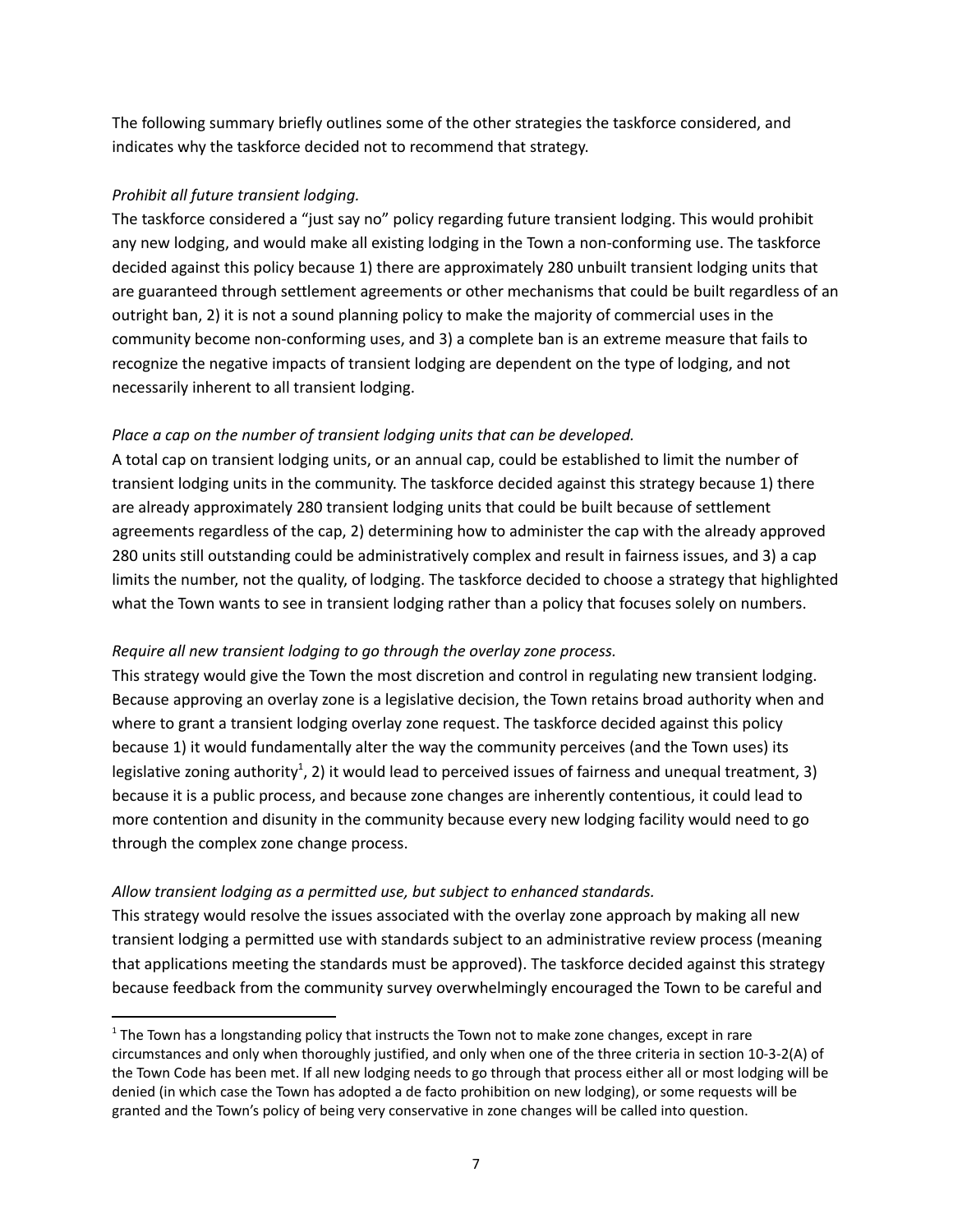thoughtful about approving new transient lodging. Moving to an administrative process, albeit with enhanced standards, is counter to the will of the community as expressed in the community survey.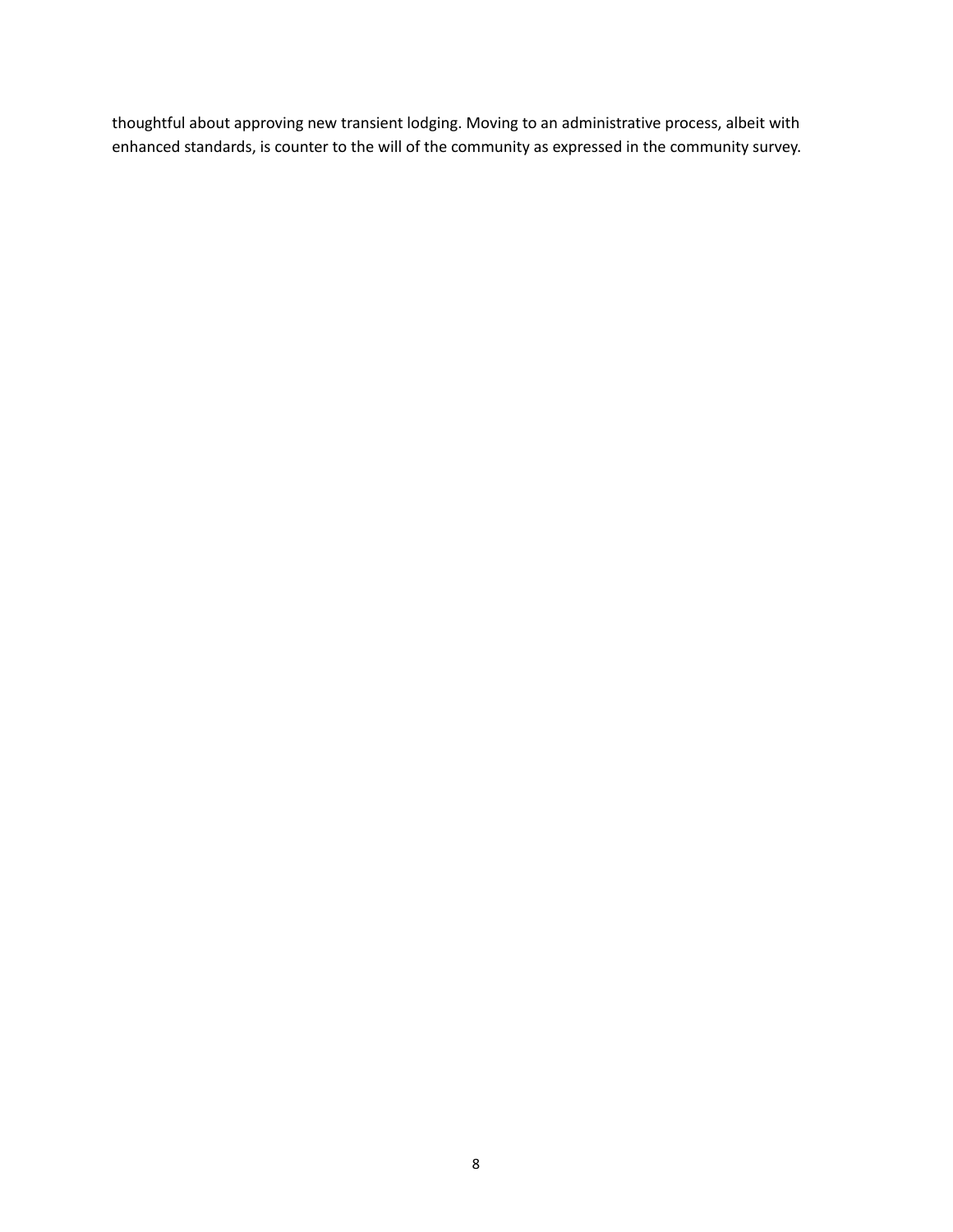# **Transient Lodging Regulation Draft Taskforce Language**

## **PART ONE: DEFINITIONS**

**1.1 Existing Definitions:** The definitions below are contained in the current version of the Town Code and are part of the current regulations for transient lodging. They are provided here for reference and to help illustrate the changes in the proposed revisions contained in the next section. To reiterate, these are not newly proposed definitions. This is language in the current Town Code.

*Bed and breakfast:* A transient lodging facility in a residential style structure located in a commercial zone (or in a residential zone as a nonconforming use) where a host, either the owner or a full-time manager, lives on-site and acts as the primary service provider for the facility. A bed and breakfast does not qualify as a "home occupation".

*Hostel:* A type of transient lodging facility that offers basic accommodations typified by dormitory style sleeping quarters and shared bathroom and living areas.

*Hotel/motel:* A transient lodging facility usually containing ten or more guestrooms and having a lobby with a front desk. Hotels/Motels have non-resident on-site support staff present for all or the majority of the day and typically offer guests support services such as front desks and housekeeping.

*Motel:* A transient lodging facility usually containing one or more buildings. Guestrooms usually have outside entrances.

*Short-term rental:* A transient lodging facility where guests have limited or no interaction with on-site staff. Short-term rentals typically do not have front desks or full-time on-site staff. A short-term rental can be the rental of an entire structure, or rental of a completely self-contained dwelling unit in a larger structure. Each short-term rental facility includes a private entrance, sleeping, bathing, and basic cooking facilities. Commonly referred to as a vacation rental.

*Transient lodging facility:* Any establishment that receives payment in any form of exchange or trade for the use of any dwelling for 30 consecutive days or less, including any hotel, motel, bed and breakfast, short-term rental, hostel, or the like.

*Transient lodging unit:* An individual space for overnight accommodations in a transient lodging facility. Transient lodging units in different types of transient lodging facilities are specifically defined below: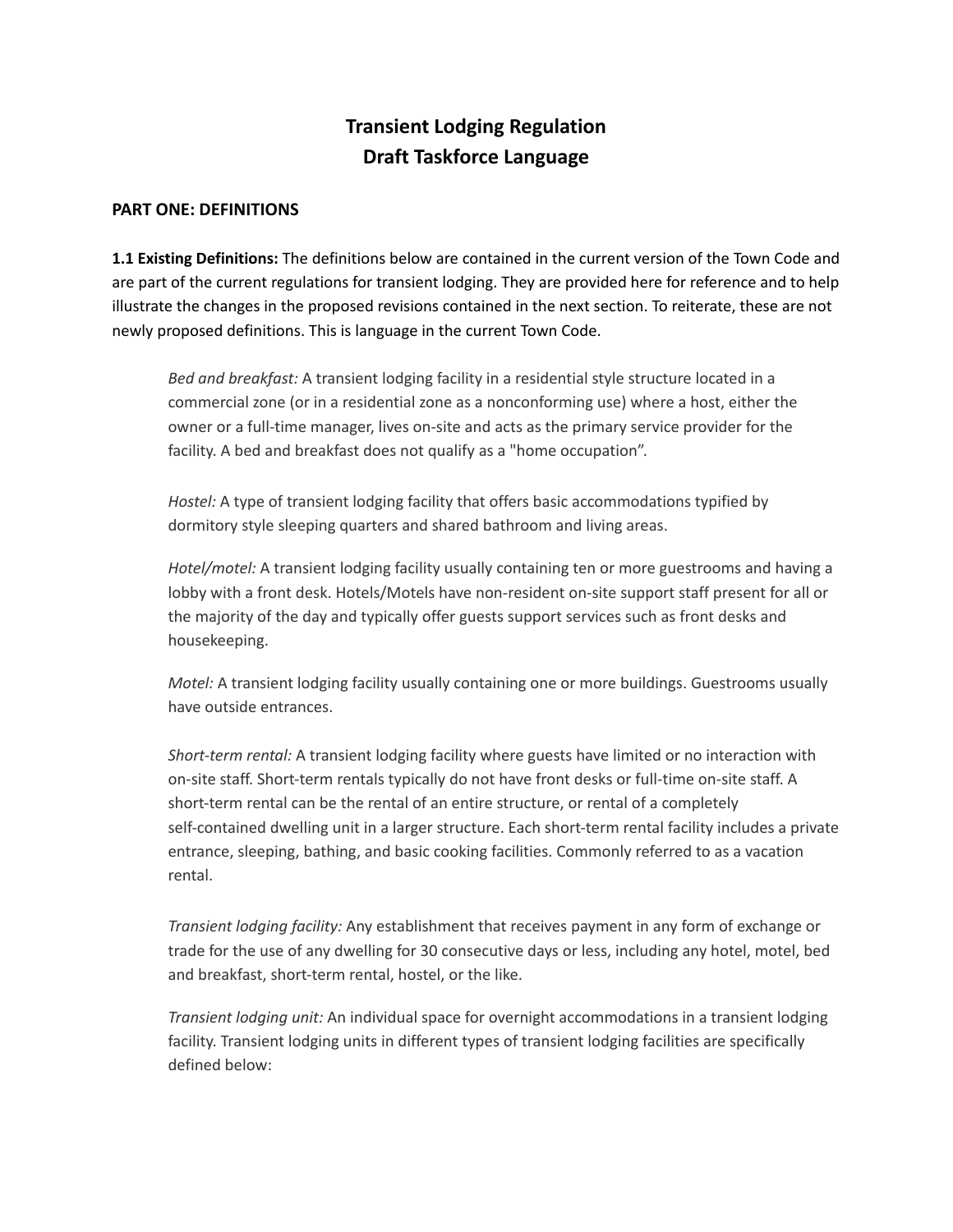*Bed and breakfast:* Every bedroom that is offered for transient lodging rental in the bed and breakfast facility is counted as a transient lodging unit.

*Hostel:* Each 175 square feet of shared sleeping space in the hostel counts as one transient lodging unit. Each private bedroom in the hostel counts as one transient lodging unit.

*Hotel/motel:* Each bedroom with a bathroom in a hotel/motel counts as one transient lodging unit. Suite units in a hotel/motel with multiple bedrooms are counted as multiple transient lodging units, based on the number of bedrooms in the suite unit.

*Short-term rental:* Every bedroom in the short-term rental counts as one transient lodging unit.

**1.2 Proposed Definitions:** The following are proposed revisions to the current definitions. These proposed revisions are based on the Taskforce's discussions. These definitions support the changes proposed in later sections. Please review these changes carefully, and in conjunction with the standards proposed in later sections.

*1.2.a: Definitions to be revised:* The following are existing definitions in the Town Code that are proposed to be revised:

*Bed and breakfast:* A transient lodging facility in a A residential style structure used as a transient lodging facility and located in a commercial zone (or in a residential zone as a nonconforming use). where a The host, either the owner or a full-time manager, typically lives on-site and acts as the primary service provider for the facility. Bed and breakfasts offer guests private bedrooms and shared living, dining, and recreational areas in a residential style structure. A bed and breakfast does not qualify as a "home occupation".

*Short-term rental:* A transient lodging facility where guests have limited or no interaction with on-site staff. Short-term rentals typically do not have front desks or full-time on-site staff. A short-term rental can be the rental of an entire structure, or rental of a completely self-contained dwelling unit or multiple units in a larger structure (the larger structure may have a non-transient lodging use in addition to the short term rental unit(s)). Each short-term rental facility unit includes a private entrance, sleeping, bathing, and basic cooking facilities. Commonly referred to as a vacation rental. Short-term rentals are distinct from residential hosting in that there is limited interaction with the host and a physical separation between the rented unit and the host's living space.

*Transient lodging unit:* An individual space for overnight accommodations in a transient lodging facility. Except for hostels, the number of transient lodging units in a transient lodging facility is the greater of: Transient lodging units in different types of transient lodging facilities are specifically defined below: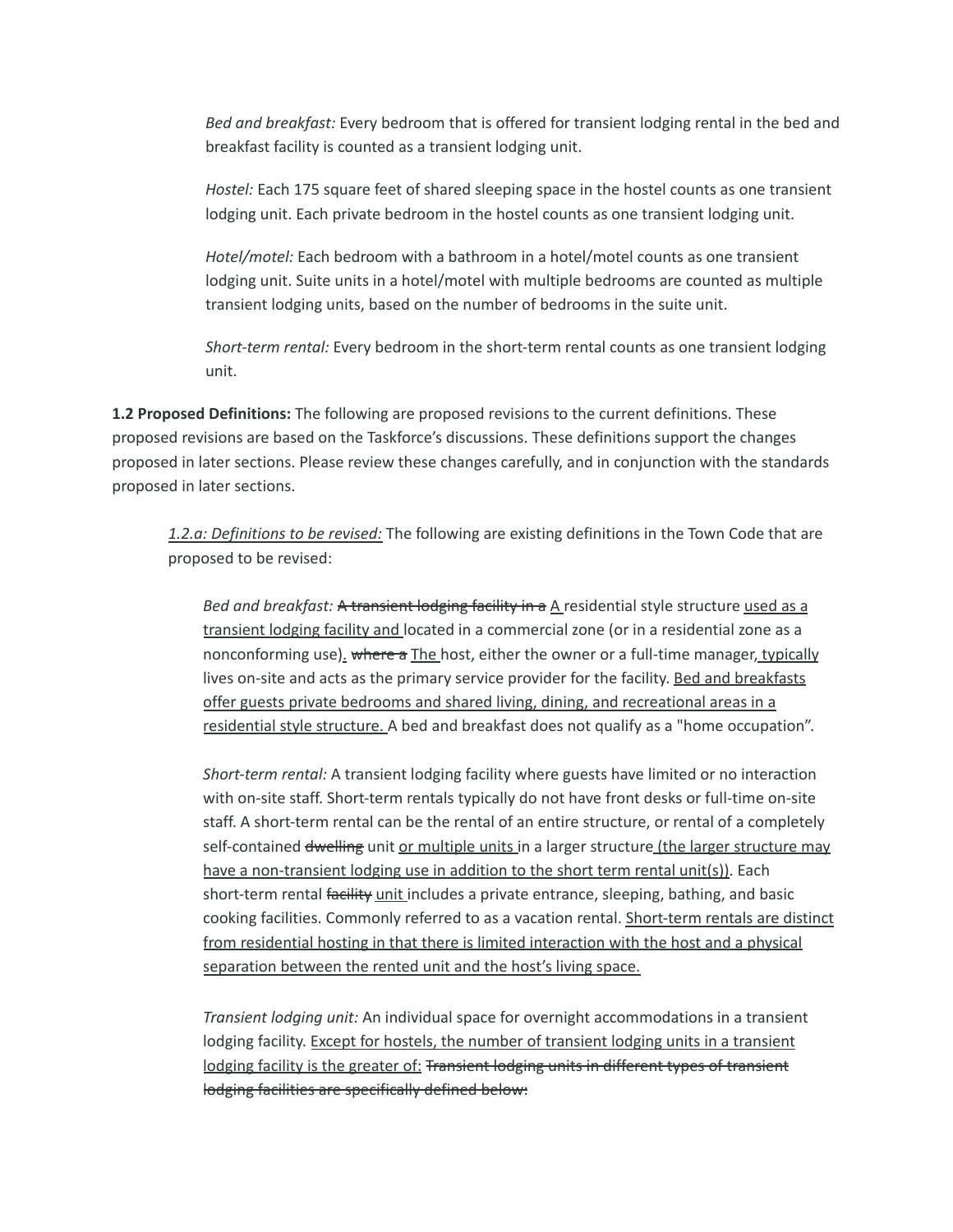*Bed and breakfast:* Every bedroom that is offered for transient lodging rental in the bed and breakfast facility is counted as a transient lodging unit.

*Hostel:* Each 175 square feet of shared sleeping space in the hostel counts as one transient lodging unit. Each private bedroom in the hostel counts as one transient lodging unit.

*Hotel/motel:* Each bedroom with a bathroom in a hotel/motel counts as one transient lodging unit. Suite units in a hotel/motel with multiple bedrooms are counted as multiple transient lodging units, based on the number of bedrooms in the suite unit.

*Short-term rental:* Every bedroom in the short-term rental counts as one transient lodging unit.

- 1) The total number of rooms or spaces that could accommodate sleeping overnight, or
- 2) The total number of bathrooms in privately rented spaces. For the purposes of this definition a bathroom is a space with a lavatory and either a toilet or bathing facility. Spaces with multiple toilets or bathing facilities will be counted as multiple bathrooms depending on how many toilets or bathing facilities they contain.

For Hostels every 175 square feet of shared sleeping space counts as one transient lodging unit, and every private rented bedroom counts as one transient lodging unit.

*1.2.b: New Definitions to be added to the Code:* The following are additional definitions proposed to be added to the Code.

> *Residential Hosting*: A type of transient lodging facility where a portion of a structure with a primary long-term residential use is rented on a nightly basis. Unlike a bed and breakfast, residential hosting is clearly secondary to the use of the property as a long-term residential dwelling. Unlike a short-term rental unit, residential hosting is not a self-contained unit with private entrance, sleeping, and cooking facilities. Residential hosting is only allowed in the VC and CC zones.

*Type 1 Transient Lodging*: A transient lodging facility that has full-time on-site front desk or concierge staff dedicated to assisting customers. These types of facilities offer guests routine support services such as housekeeping and front desk services. Type 1 transient lodging is contained in a structure that is purpose-built for lodging and cannot be easily converted to a non-lodging use. Type 1 transient lodging includes hotels and motels.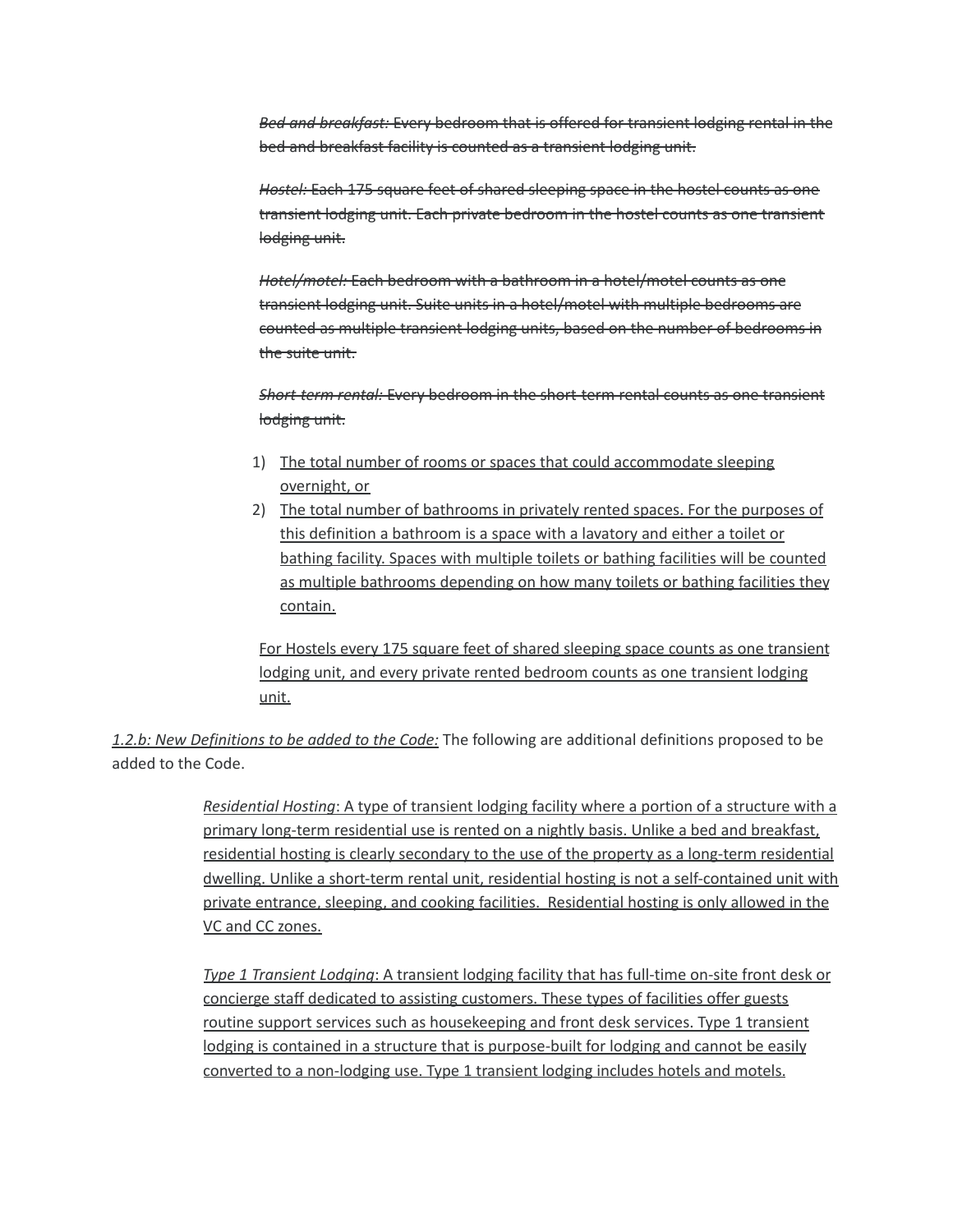*Type 2 Transient Lodging*: These are lodging establishments where there is no full-time on-site staff dedicated to providing services to guests. The establishment typically does not offer routine support services such as housekeeping or front desk services. Type 2 transient lodging is contained in a structure that can be converted to a non-lodging use (either another commercial use or a long-term residential use) with minimal renovation. Type 2 transient lodging includes: short-term rentals, residential hosting, bed and breakfasts, and hostels.

*1.2.c: Existing definitions to be removed from the Code:* The following definitions are proposed to be removed from the code:

*Motel:* A transient lodging facility usually containing one or more buildings. Guestrooms usually have outside entrances.

## **PART TWO: REGULATIONS**

**2.1 Remove Conditional Use Permit Requirement and standards from VC.** The language below is existing code in the Conditional Use Permit section of the Town Code. This language is proposed to be removed from the Code. The purpose of removing the language is to remove the Conditional Use Permit requirement for Transient Lodging in the VC zone.

E.Standards for conditional uses in the Village Commercial Zone:

1.Transient lodging: Transient lodging facilities, hotels, motels, hostels and bed and breakfasts. a. Access and entrances to guestrooms (including rear patios and balconies) must be placed and oriented to have as minimal an impact on surrounding properties as possible. b. Outdoor gathering areas (pools, patios, courtyards, etc.) must be located such that they will not cause unreasonable increases in noise, lighting or other impacts on surrounding residentially zoned property.

c. Outdoor lighting must be designed such that the bulbs or lenses of light sources are not visible beyond the property boundaries. All exterior lights must use full cutoff fixtures.

**2.2 Land Use Regulation Recommendations.** In lieu of a conditional use permit process the taskforce recommends creating enhanced standards for Type 1 transient lodging in the VC and CC zones, and requiring Type 2 transient lodging to be approved through an overlay zone process. This overlay is only applicable on property already in the VC or CC zone. Ordinance language framework for these changes is presented below. This is framework language and not finished policy.

#### Standards for Type 1 Transient Lodging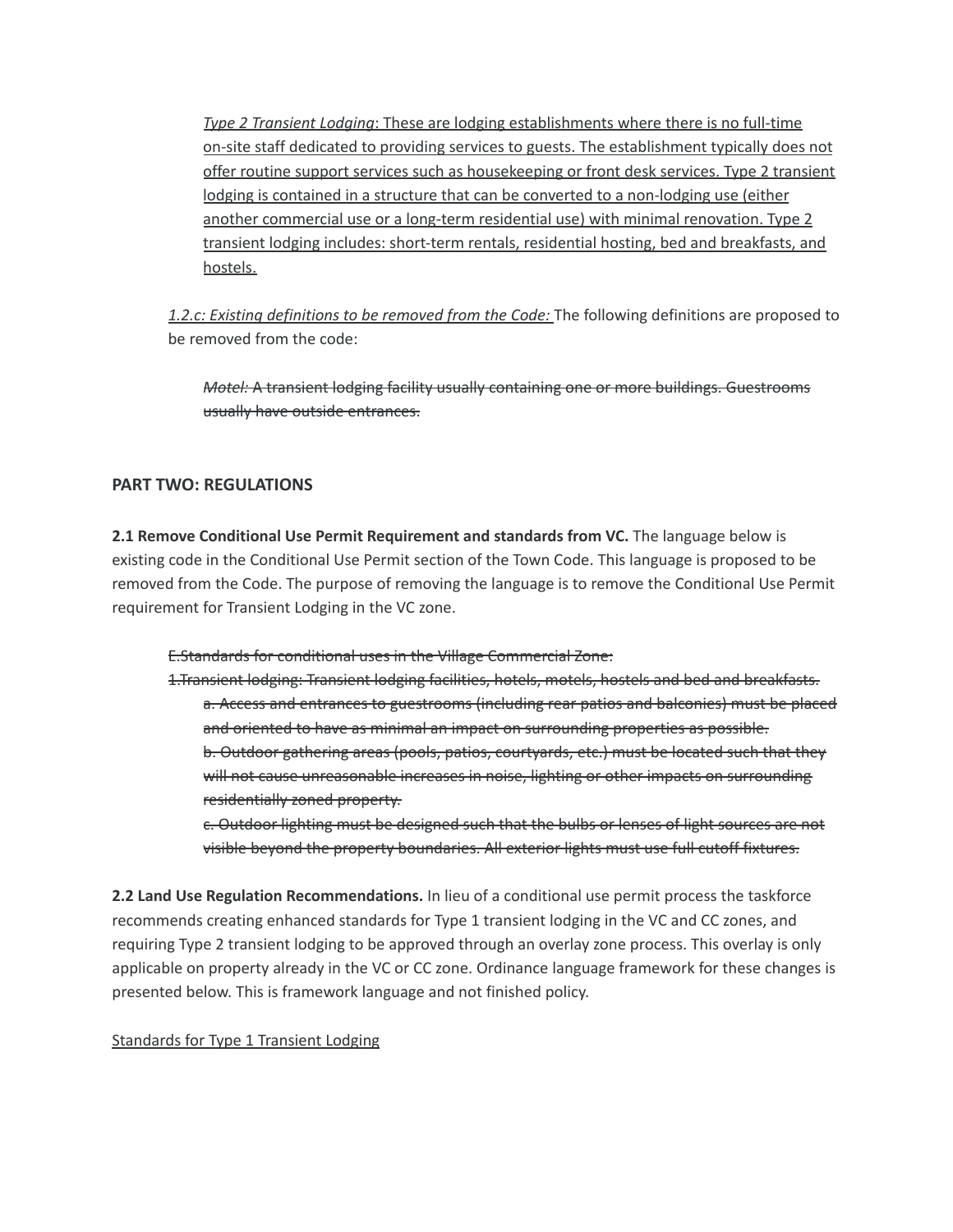10-XX-1: Purpose: The purpose of this section is to establish standards for Type 1 transient lodging that will protect and promote the Town's village character and will enhance the quality of a visitor's visit to the Zion region

10-XX-2: Applicability: The standards in this chapter apply to all new Type 1 transient lodging developments in the Town.

10-XX-3: Standards for Type 1 Lodging (Hotels/motels and bed and breakfasts):

1. Mixed Use Requirement: No property may be developed with an exclusive use of Type 1 transient lodging. Properties used for Type 1 lodging must also include at least one of the following non-lodging uses on the property. With the exception of long-term residential housing, these uses must be open to the general public. At least 800 square feet of building floor area must be dedicated to each non-lodging use on the property. The total amount of building floor area dedicated to non-lodging uses must be the greater of 800 square feet or the amount required in subsection 2 below.

a. Long term residential housing (occupied by the same household for periods of 90 consecutive days or more).

b. Administrative, medical, or professional offices.

c. Art galleries or artist studios.

d. Bakeries, retail.

e. Barber and beauty shops.

f. Clubs, lounges, and bars.

g. Convenience stores.

h. Delicatessens.

i. Drugstores and pharmacies.

k. Florist shops.

l. Food markets and grocery stores.

m. General retail stores.

n. Liquor stores.

o. Microbreweries.

p. Restaurants.

q. Spas.

r. Public restrooms (must include both men's and women's restrooms, be signed and advertised as public restrooms, and be available for use by the general public). The property owner is responsible for all maintenance and operational costs.

2. Minimum mixed use requirement: A minimum percentage of the total floor area of the developed building space on a property used for Type 1 transient lodging must be dedicated to mixed use as stipulated below. Uses not specifically identified in the list in section 1 above are not included in meeting the minimum percentage of floor area required to be mixed use.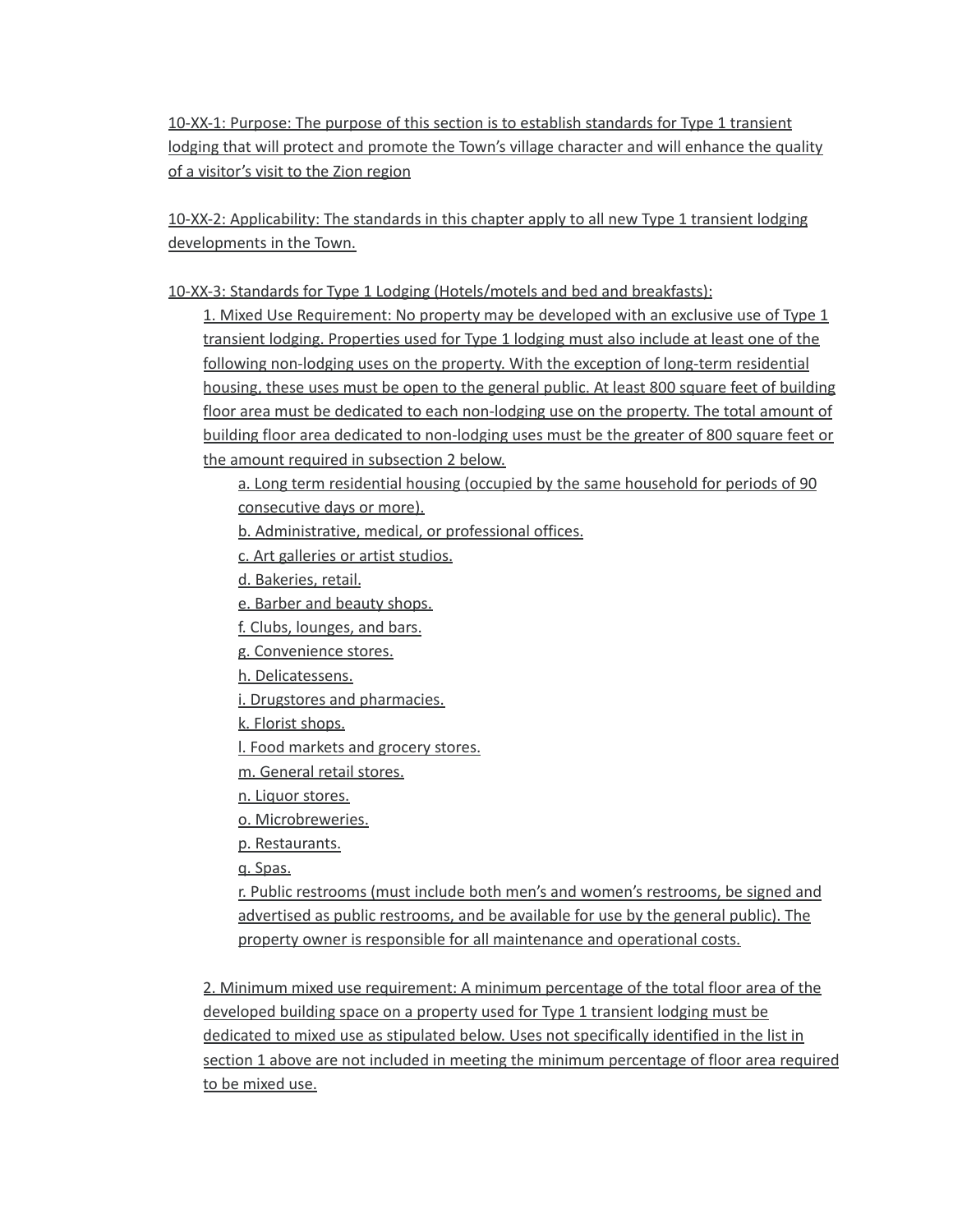a. Transient lodging facility with between 1 and 5 transient lodging units: minimum [30] percent.

b. Transient lodging facility with between 6 and 10 lodging units: minimum [20] percent.

c. transient lodging facility with more than 10 lodging units: minimum [10] percent.

*[Please note these percentages are straw numbers only and will need to be refined.]*

3. On-site staff requirement: All Type 1 transient lodging facilities shall have front desks or concierge desks that are staffed by on-site personnel. The front desk / concierge desk must be open and staffed by on-site personnel to be able to respond to inquiries and requests from guests of the facility for at least 12 hours each day.

4. Type 1 transient lodging shall comply with all of the following standards:

a. The transient lodging facility shall not receive initial approval for DDR or business license if, at the time of application, the facility is projected to create a need for essential municipal services (including water and other utility service) that the Town cannot reasonably meet and the applicant is unwilling or unable to pay the costs to upgrade the service to meet demand caused by the new development. The applicant shall not be required to pay costs to upgrade services to meet unmet demand in the community in general.

b. The transient lodging facility must be screened from all adjacent residential property by both screening fencing or walls and vegetation sufficient to provide a visual screen and buffer of the lodging facility from adjacent residential property. c. Type 1 Transient lodging facilities must be located on a dedicated public road. d. All entrances and access to the transient lodging facility and individual guestrooms must be oriented away from adjacent residential properties. e. Outdoor gathering areas (patios, courtyards, etc.) must be located such that they will not create noise or lighting nuisances on adjacent residential property.

5. All type 1 transient lodging shall provide documentation of compliance with all the standards in this chapter during the annual renewal of the business license.

Type 2 Transient Lodging Overlay Zone

10-XX-1: Purpose: The Transient lodging overlay zone is established to allow for targeted expansion of Type 2 transient lodging in the Town. The overlay zone is intended to allow Type 2 transient lodging in a manner that will protect and promote the Town's village character and will enhance the quality of a visitor's visit to the Zion region.

10-XX-2: Applicability: The transient lodging overlay zone may only be applied on properties already in the Central Commercial or Village Commercial zones. A person may not make an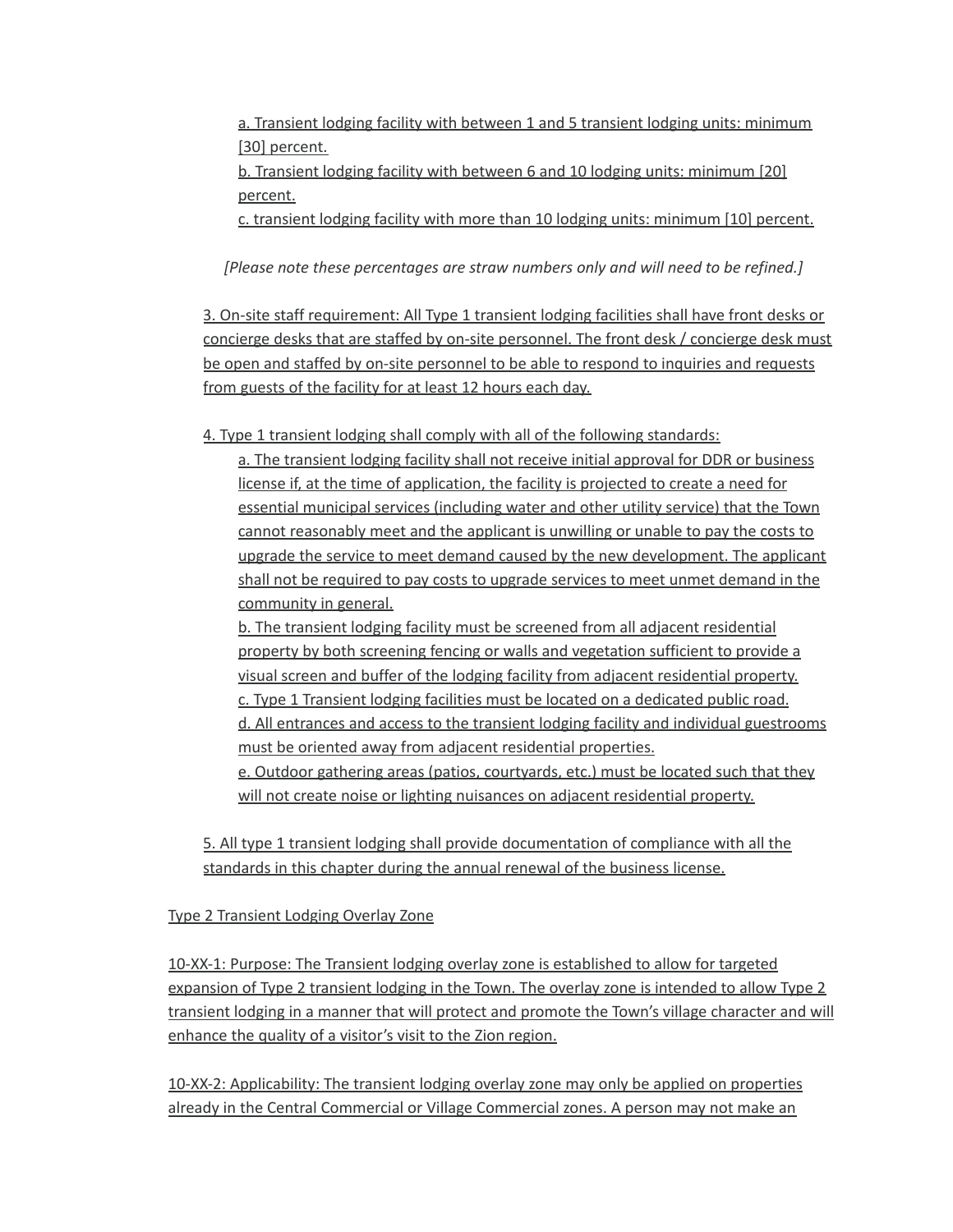application for a zone change to the transient lodging overlay zone concurrently with an application for a zone change to the VC or CC zone.

10-XX-3: Transient Lodging Overlay Zone required for Type 2 transient lodging. No person shall establish a new type 2 transient lodging facility on a property in the Town of Springdale without first obtaining approval of the Transient Lodging Overlay zone on that property from the Town Council. The Planning Commission will not accept applications for Design / Development Review for Type 2 transient lodging facilities unless the property where the proposed Type 2 transient lodging facility is located unless the property is in the Transient Lodging Overlay zone. The Town will not accept applications for business license for Type 2 transient lodging unless the property is in the Transient Lodging Overlay zone.

10-XX-4: Location standards for transient lodging overlay zone: No more than three properties in a 500 foot radius may be designated as transient lodging overlay zone and/or be used as Type 2 transient lodging.

10-XX-5: Type 2 Transient Lodging Standards:

1. Mixed Use Requirement: No property may be developed with an exclusive use of Type 2 transient lodging. Properties used for type 2 lodging must also include at least one of the following non-lodging uses on the property. With the exception of long-term residential housing, these uses must be open to the general public. At least 800 square feet of building floor area must be dedicated to each non-lodging use on the property. The total amount of building floor area dedicated to non-lodging uses must be the greater of 800 square feet or the amount required in subsection 2 below.

a. Long term residential housing (occupied by the same household for periods of 90 consecutive days or more).

b. Administrative, medical, or professional offices.

c. Art galleries or artist studios.

d. Bakeries, retail.

e. Barber and beauty shops.

f. Clubs, lounges, and bars.

g. Convenience stores.

h. Delicatessens.

i. Drugstores and pharmacies.

k. Florist shops.

l. Food markets and grocery stores.

m. General retail stores.

n. Liquor stores.

o. Microbreweries.

p. Restaurants.

q. Spas.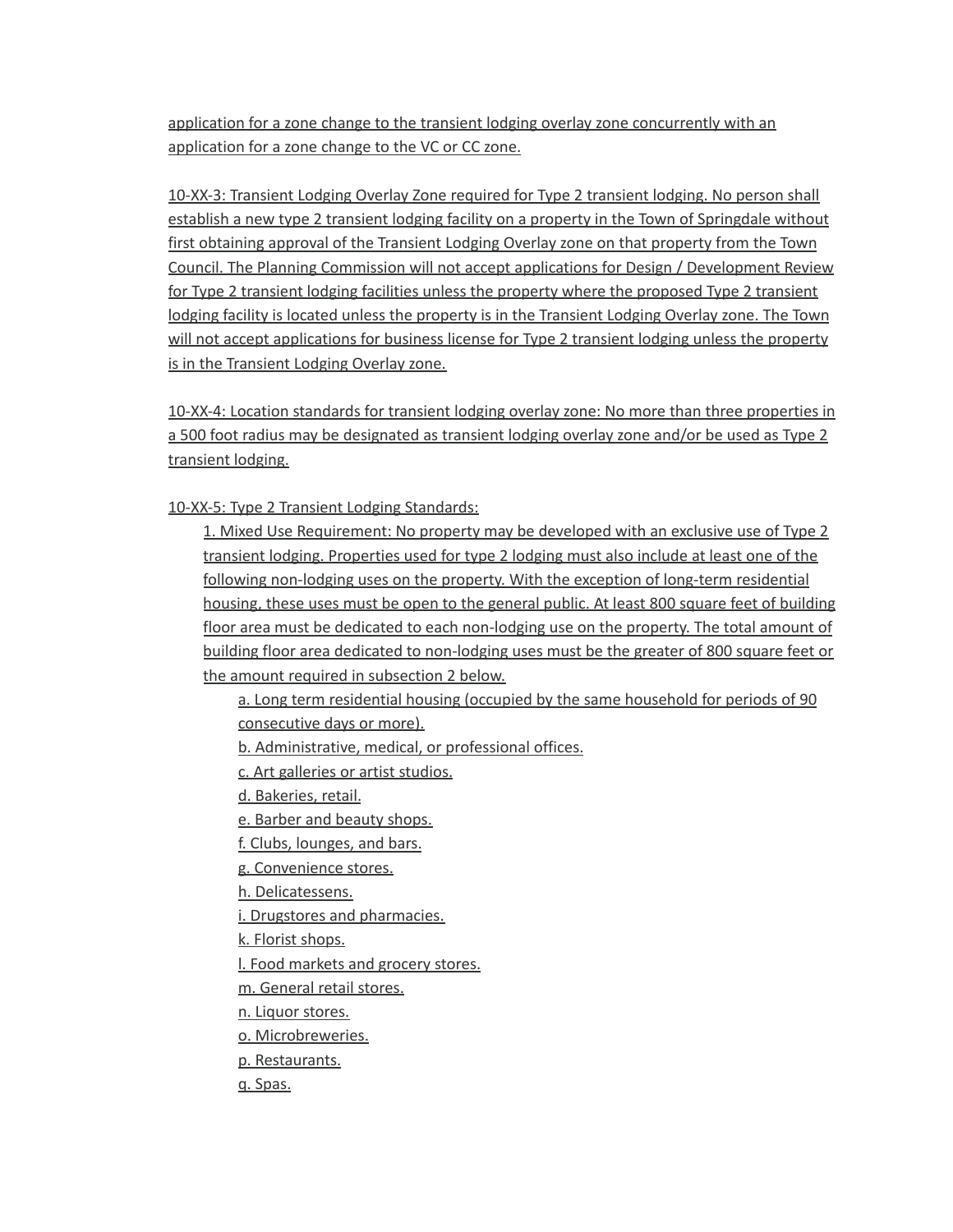r. Public restrooms (must include both men's and women's restrooms, be signed and advertised as public restrooms, and be available for use by the general public). The property owner is responsible for all maintenance and operational costs.

2. Minimum mixed use requirement: A minimum percentage of the total floor area of the developed building space on a property used for Type 2 transient lodging must be dedicated to mixed use as stipulated below. Uses not specifically identified in the list in section 1 above are not included in meeting the minimum percentage of floor area required to be mixed use.

a. Transient lodging facility with between 1 and 5 transient lodging units: minimum [30] percent.

b. Transient lodging facility with between 6 and 10 lodging units: minimum [30] percent.

c. Transient lodging facility with more than 10 lodging units: minimum [30] percent.

*[Please note these percentages are straw numbers only and will need to be refined.]*

3. Property manager requirement: All type 2 transient lodging shall be managed by a property manager who lives within 10 miles of the lodging facility and who is on-call 24 hours per day. The property manager must be able to respond to complaints of nuisance or non-compliance with the standards in this chapter within 30 minutes of being notified.

4. Type 2 transient lodging shall comply with all of the following standards:

a. The transient lodging facility shall not receive initial approval for DDR or business license if, at the time of application, the facility is projected to create a need for essential municipal services (including water and other utility service) that the Town cannot reasonably meet and the applicant is unwilling or unable to pay the costs to upgrade the service to meet demand caused by the new development. The applicant shall not be required to pay costs to upgrade services to meet unmet demand in the community in general.

b. The transient lodging facility must be screened from all adjacent residential property by both screening fencing or walls and vegetation sufficient to provide a visual screen and buffer of the lodging facility from adjacent residential property. c. Type 2 Transient lodging facilities must be located on a dedicated public road. d. All entrances and access to the transient lodging facility and individual guestrooms must be oriented away from adjacent residential properties.

e. Outdoor gathering areas (patios, courtyards, etc.) must be located such that they will not create noise or lighting nuisances on adjacent residential property.

5. All type 2 transient lodging shall adhere to the standards below and shall provide documentation of compliance with these standards at the annual renewal of the business license.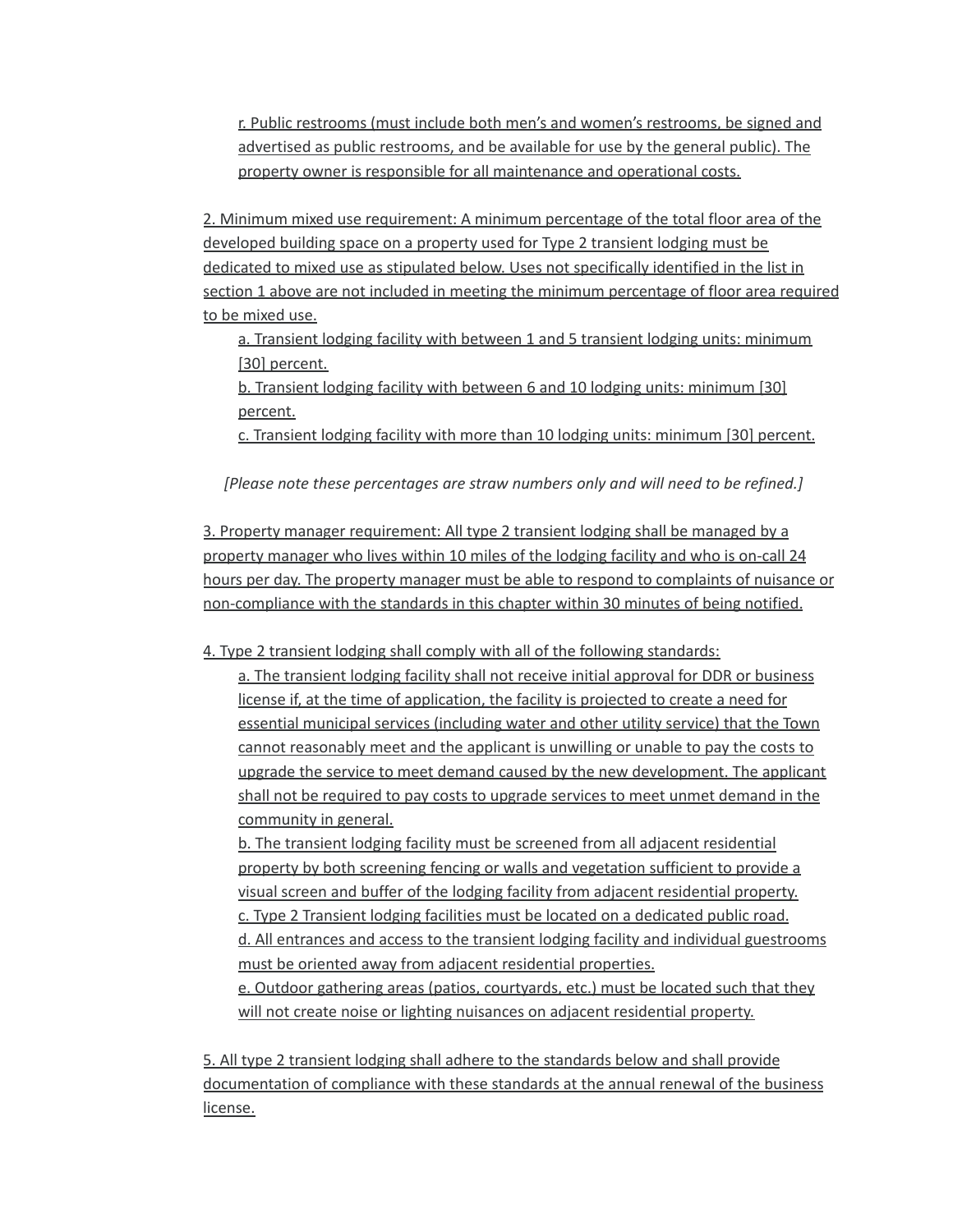a. Transient lodging facilities shall list the Springdale Business license and a photograph of the actual license on all online sites where the lodging is able to be reserved or rented.

b. Transient lodging facilities shall adopt good neighbor policies and shall provide a nuisance reporting mechanism to allow neighbors to report complaints. *[The details on this strategy have not yet been fully developed by the taskforce. The taskforce will have a more detailed strategy ready for the May 18 meeting.]*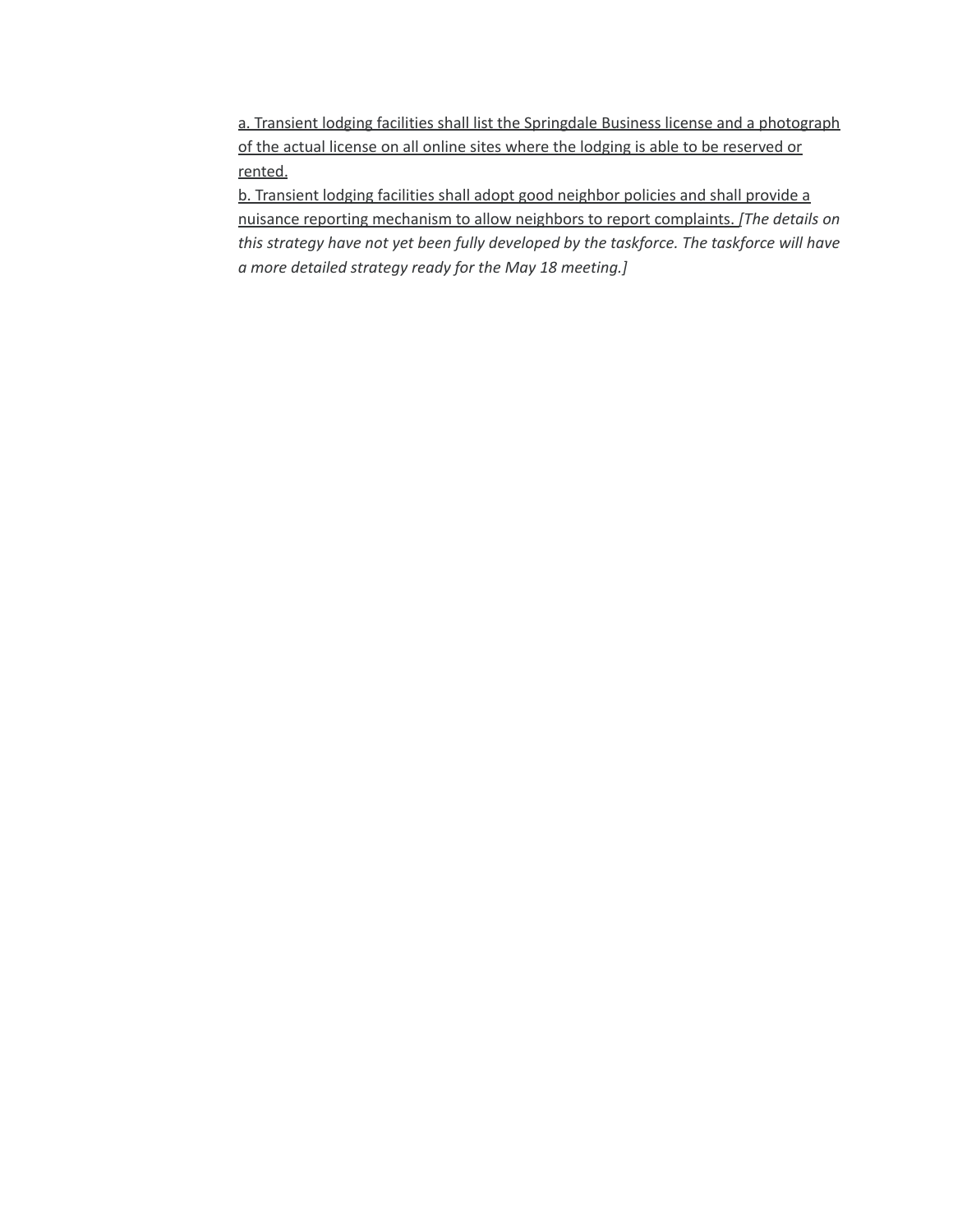## **10‐2‐2: DEFINITIONS:**

*Net Developable Land Area:* The total amount of area contained within a lot or parcel of land minus all areas within the parcel that contain 30% slopes or FEMA designated floodways.

## **10‐11A‐7: DENSITY STANDARD:**

No lot or parcel of land within the CC zone may be developed to have more than one apartment, condominium, transient lodging unit, or other similar unit per 2,500 square feet of net developable land area.

## **10‐11B‐5: AREA REQUIREMENTS:**

- A. *Building size:* The gross area of each individual building or structure on a lot or parcel within the VC zone shall not exceed 5,000 square feet. Gross area shall include all attached structures and exclude basements. Buildings or structures not exceeding 8,000 square feet may be allowed if said structure is located a minimum of 100 linear feet from SR‐9 (Zion Park Boulevard) and/or a residential zone (VR or FR zone). The linear distance requirements may contain other buildings or structures and should not be substituted for the unobstructed setback requirements of section 10‐11B‐6 of this article.
- B. *Units per lot:* No lot or parcel of land within the VC zone may be developed to have more than one apartment or transient lodging unit per 4,000 square feet of net developable land area.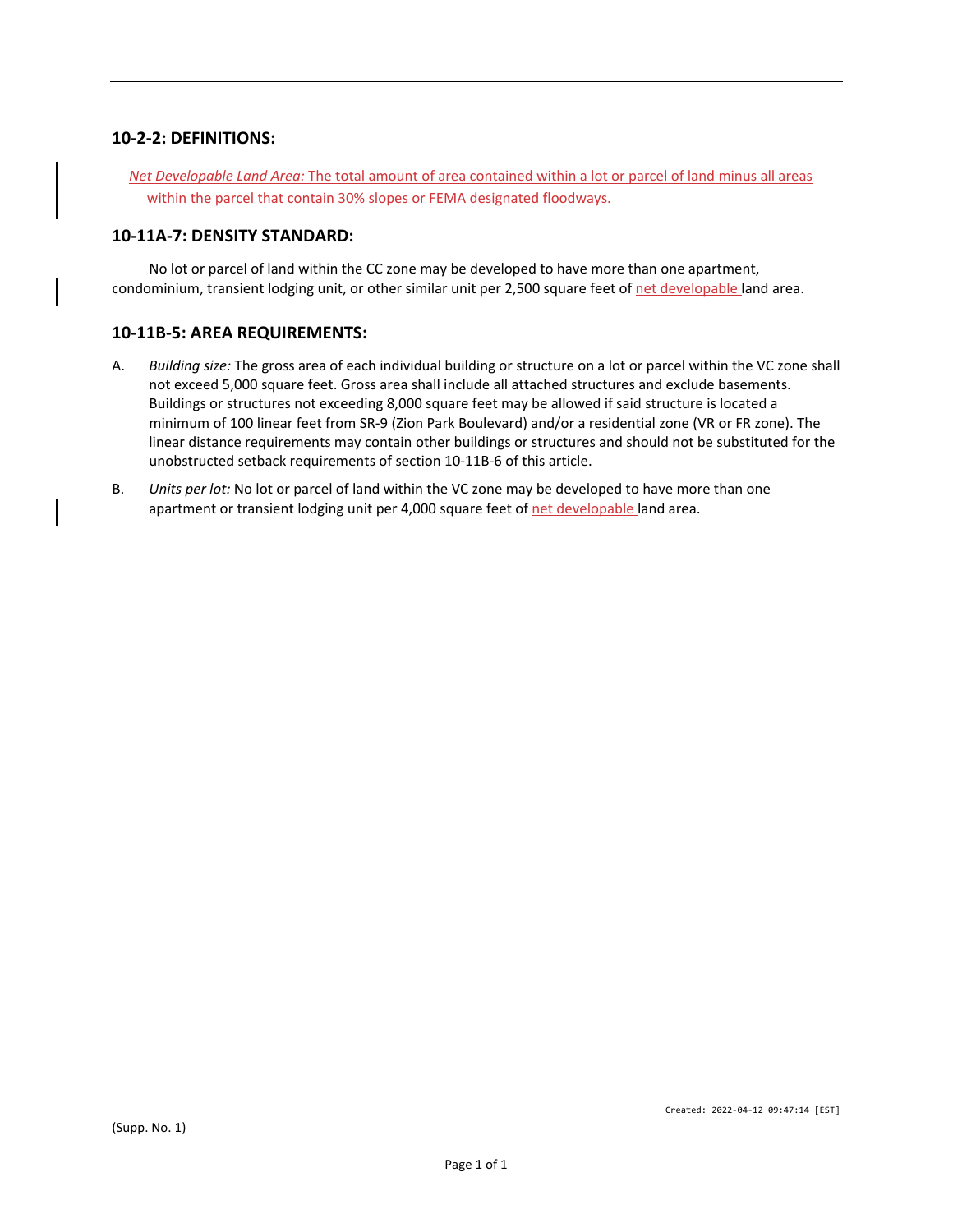## **10‐9B‐7: SETBACK REQUIREMENTS:**

Each lot or parcel in the VR zone must have at least the following minimum setbacks:

- A. *Front setback:*
	- 1. *VR‐S and VR‐A subzones:* 30 feet, except for lots three‐quarters of an acre and larger with frontage on SR9. On those lots the front setback is 30 feet for all buildings and structures 18 feet and less in height, and 50 feet for all buildings and structures greater than 18 feet and less than 26 feet in height.
	- 2. *VR‐A subzone:* 30 feet.
	- 23. *VR‐B subzone:* 15 feet.
- B. *Side setback:*
	- 1. *VR‐S and VR‐A subzones:* Ten feet.
	- 2. *VR-B zone:* Ten feet on one side of the lot and five feet on the opposite side of the lot, except that all development on the lot must be at least ten feet away from existing development on all adjacent lots.
- C. *Side setback; corner lots:*
	- 1. *VR‐S and VR‐A subzones:* 30 feet.
	- 2. *VR‐B zone:* 15 feet.
- D. *Rear setback:*
	- 1. *VR‐S subzone:* 20 feet.
	- 2. *VR‐A subzone and VR‐B subzone:* Ten feet.

#### **10‐11B‐6: SETBACK REQUIREMENTS:**

The following minimum setback requirements apply to each lot or parcel of land within the VC zone:

- A. *Front setback:* Each lot or parcel of land must have a front setback of not less than 30 feet, except for lots one-half acre and larger with frontage on SR9. On those lots the front setback is 30 feet for all buildings and structures 18 feet and less in height, and 50 feet for all buildings and structures greater than 18 feet and less than 26 feet in height.
- B. *Side setback:* Each lot or parcel of land shall have a side setback of not less than ten feet, except where the side of the lot abuts a lot or parcel in an FR or VR Zone. In such cases, the required setback of the abutting side must be at least 20 feet.
- C. *Side setback, corner lots:* The side setback contiguous to any street shall be the same as required front setback.
- D. *Rear setback:* Each lot or parcel of land shall have a rear setback of not less than 20 feet.
- E. *Exemption:* In instances where the adjacent property is commercially zoned and where a building or structure on such adjacent property is already in existence closer than the required side and rear setback, the Planning Commission may allow a side or rear setback less than that stated above if it finds that the reduction would not be detrimental to the health, welfare, or safety of persons residing or working in the vicinity.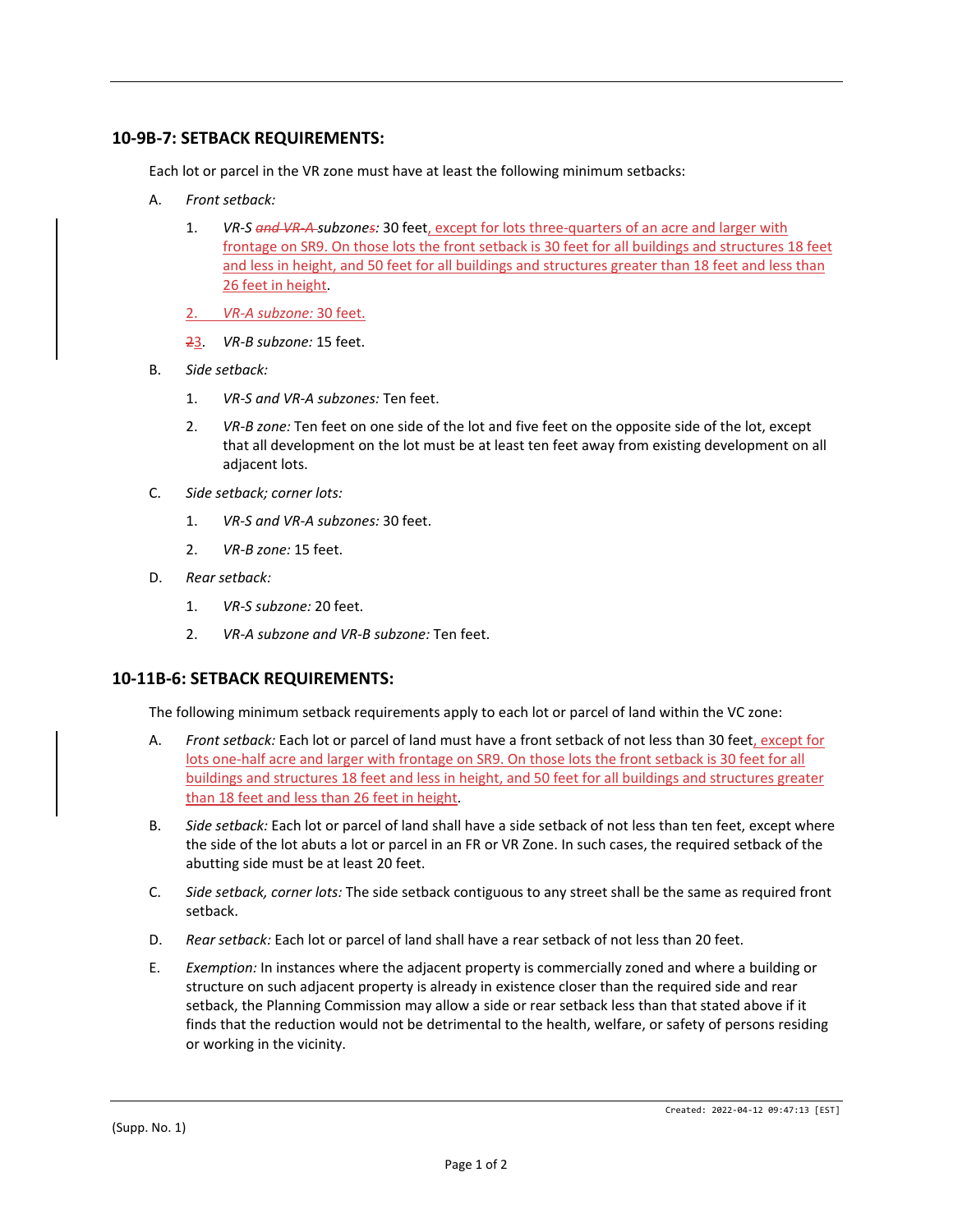

#### *Memorandum*

| To:   | <b>Planning Commission</b>                              |
|-------|---------------------------------------------------------|
| From: | <b>Thomas Dansie, Director of Community Development</b> |
| Date: | April 30, 2022                                          |
| Re:   | <b>Consideration of a Workforce Housing Zone</b>        |

#### *Executive Summary*

The Commission has identified the need to address workforce housing as a priority work issue (both during the Commission's priority setting meeting in January and in informal discussions in recent meetings). Commissioner Kenaston, in conjunction with the Town's housing work group, has conducted extensive research into options to address housing. The Commission has discussed several of these options in the past (deed restricted housing, TDR programs, etc.). Commissioner Kensaton has identified a new tool the Commission may wish to discuss as a housing option: a workforce housing zone.

#### *Workforce Housing Zone*

The Town completed a housing study in 2020. That study suggested a number of strategies to help address workforce housing. One of the recommended strategies is a multi-family housing zone. The idea behind such a strategy is that increasing housing supply will help reduce demand. However, as has been recently demonstrated with other housing strategies the Town has implemented, increasing housing supply does not necessarily result in more housing affordability. Without guarantees of affordable sales prices and resultant affordable rental rates it is impossible to ensure housing will be attainable for Springdale workers.

The Town Code already has a Moderate Income Housing Development Overlay zone. This zone allows higher housing density, and also requires the resultant housing to remain affordable through development agreement and deed restriction mechanisms. The Red Hawk subdivision is a successful example of how this tool can be used. However, because it requires considerable bureaucracy and administrative overhead the MIHD is a difficult and complex strategy to use.

A workforce housing zone could be a good compromise solution between the unregulated higher density of a multi-family zone and the bureaucratic burden of the MIHD.

The City of Moab recently adopted a workforce housing zone that could serve as a good model for Springdale. The Moab ordinance requires at least 42.5% of the units in high density residential zones to be occupied by residents who are actively employed in the community. There is no income verification or limitation on sales prices or rental rates. The only requirement is for the occupants of the housing to be employed in the community.

Details regarding the Moab ordinance can be found [here.](https://moabcity.org/601/Active-Employment-Household-Development-)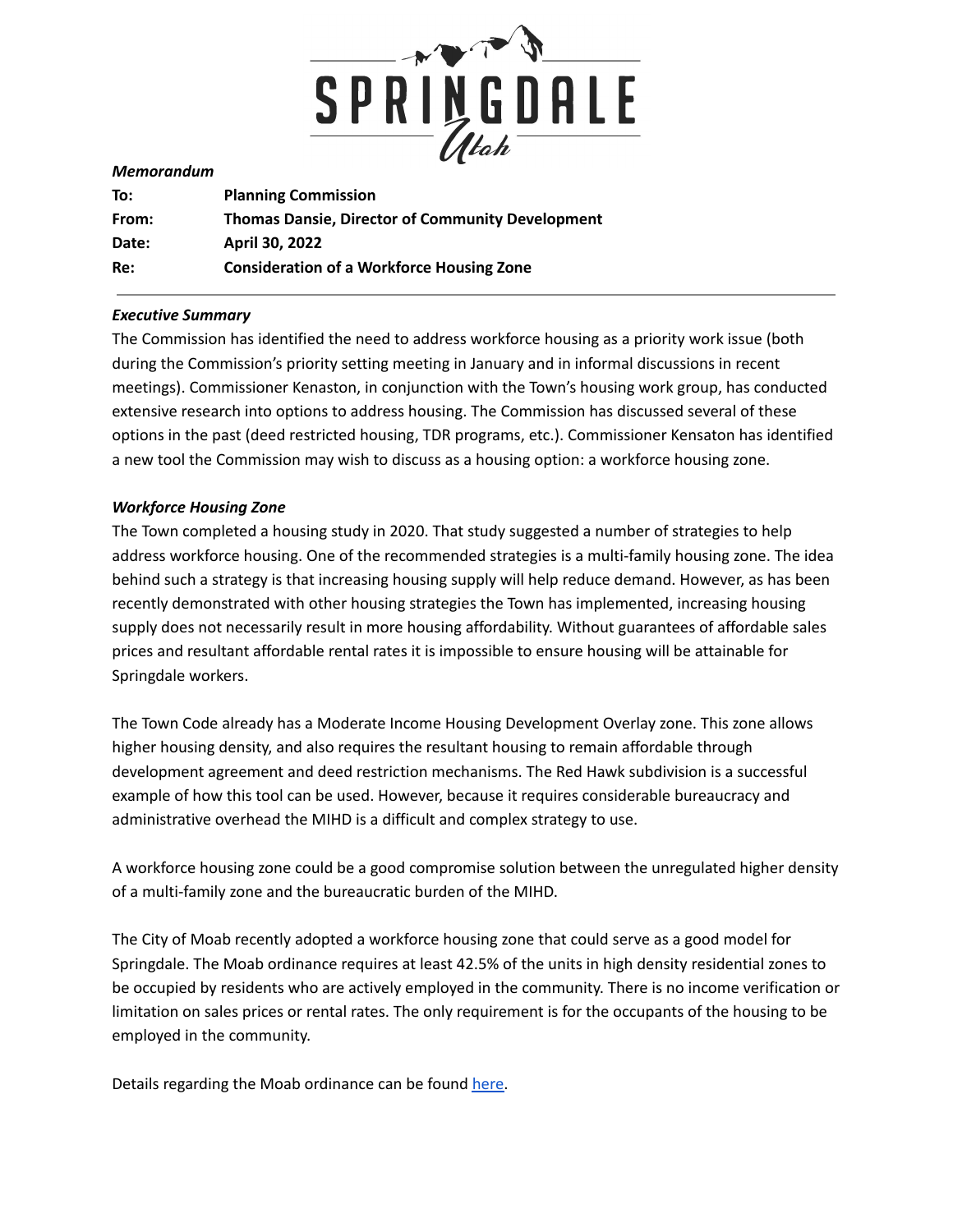Commissioner Kenaston and staff propose the Commission investigate revisions to the Moderate Income Housing Development Overlay zone that would allow for the kind of workforce housing development the Moab ordinance allows. The Commission should discuss this proposal and give Commissioner Kenaston and staff direction on how to proceed.